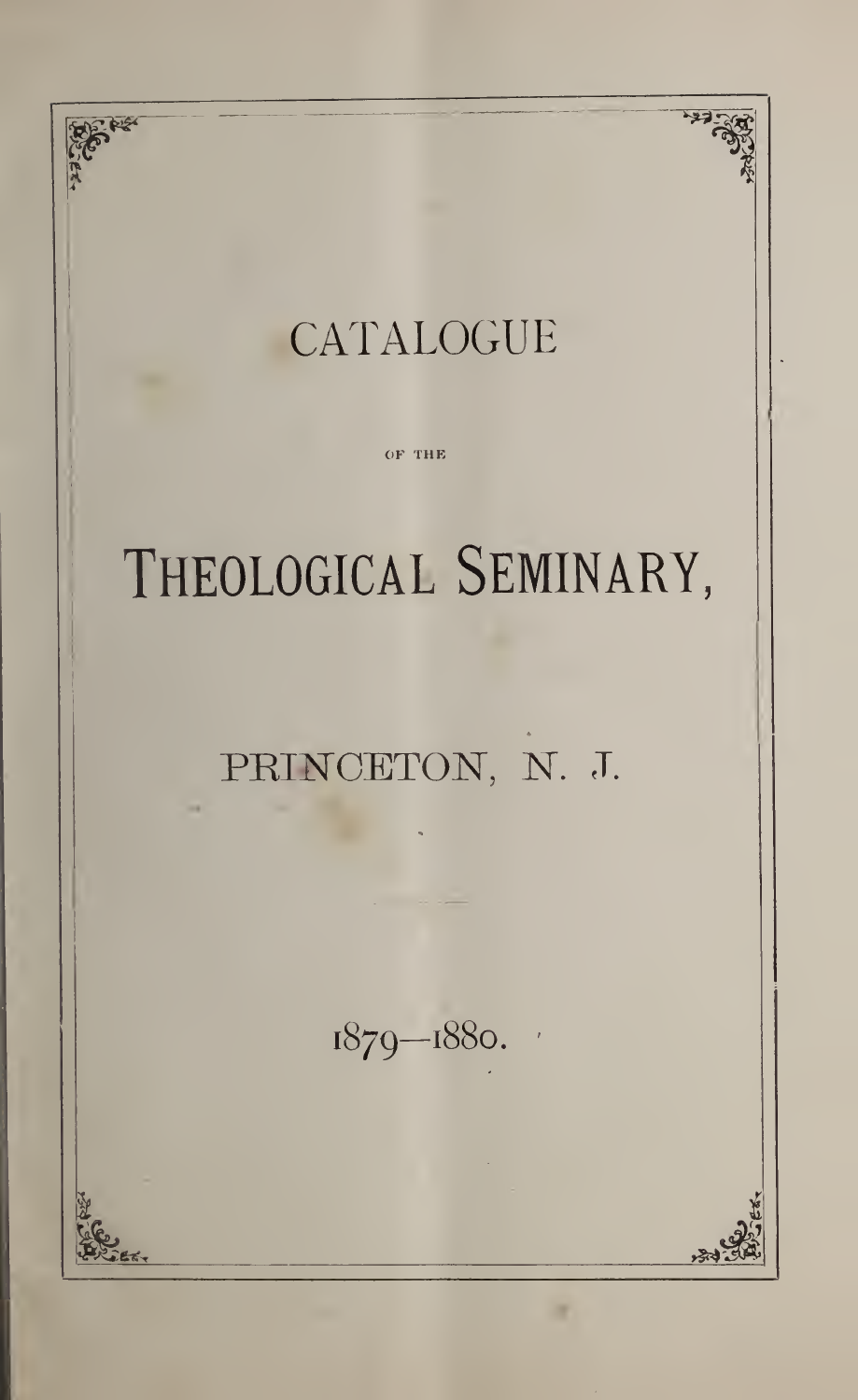Digitized by the Internet Archive in 2017 with funding from Princeton Theological Seminary Library

https://archive.org/details/catalogue1879prin\_0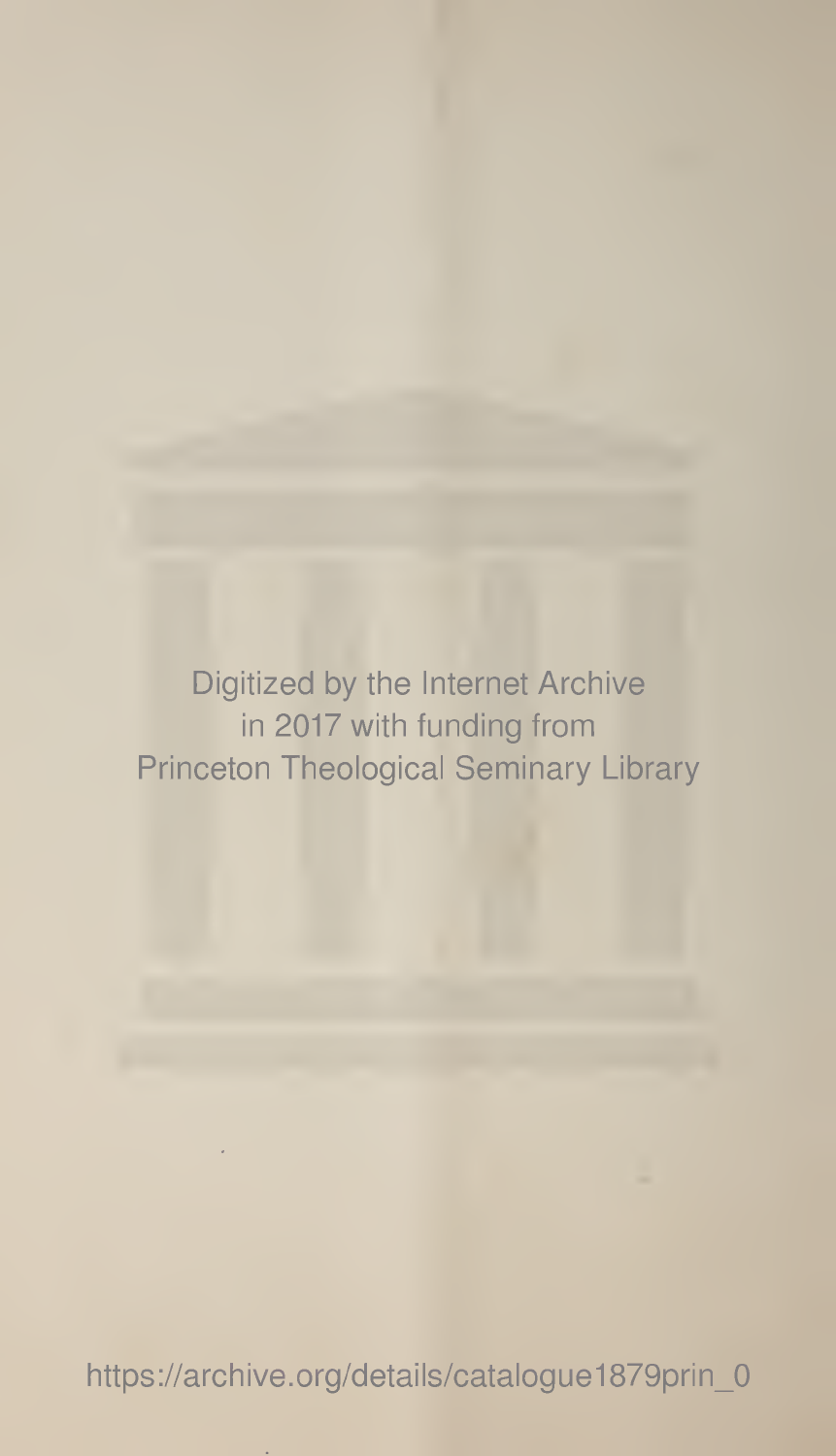# CATALOGUE

OF THE

Officers and Students

OF THE

# Theological Seminary

OF THE

## PRESBYTERIAN CHURCH,

AT

PRINCETON, NEW JERSEY.

1879—PRINCETON.—1880.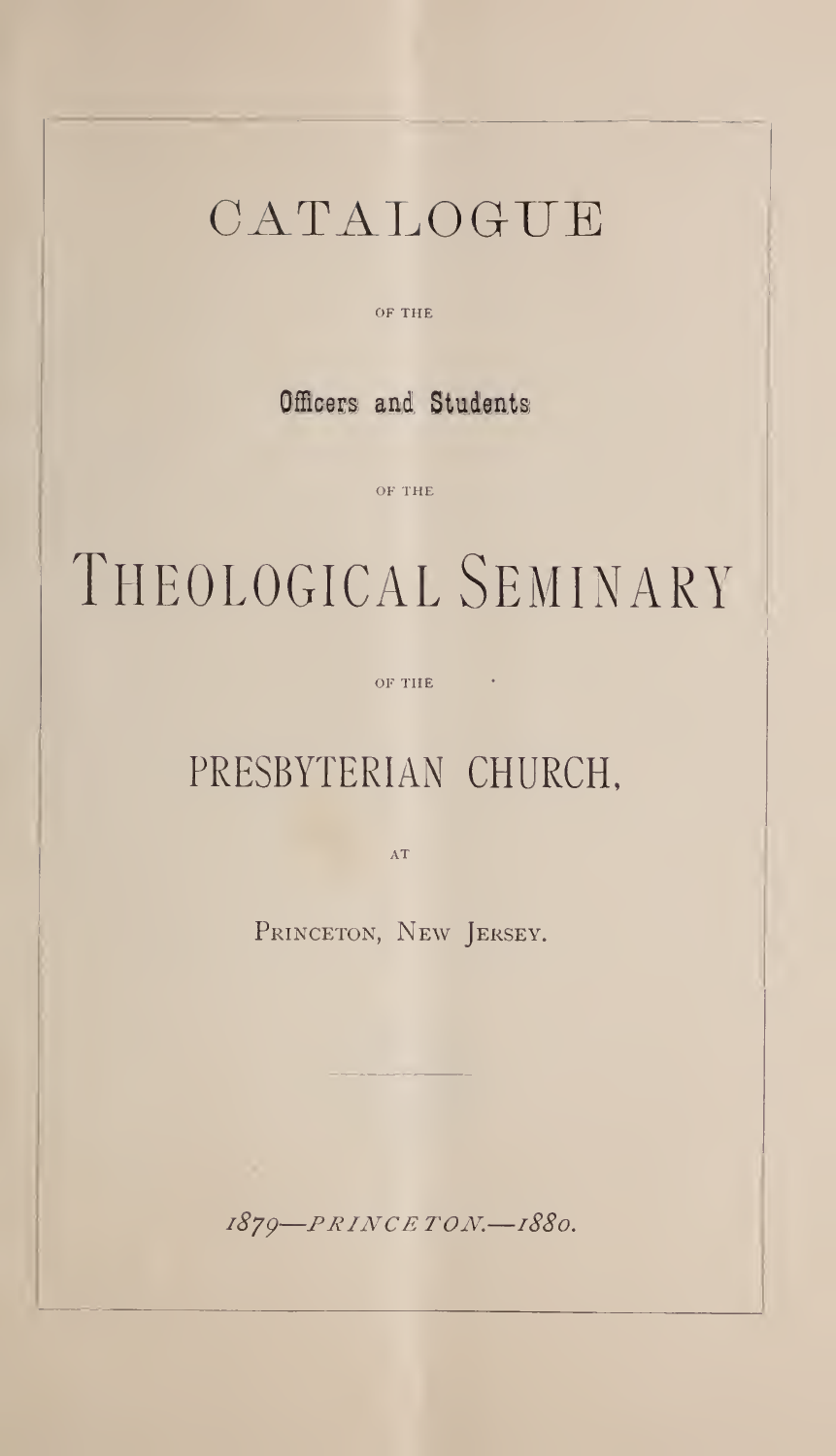

 $\epsilon$ 

 $\bar{\gamma}$ 

CAXTON PRESS OF SHERMAN & CO., PHILADELPHIA.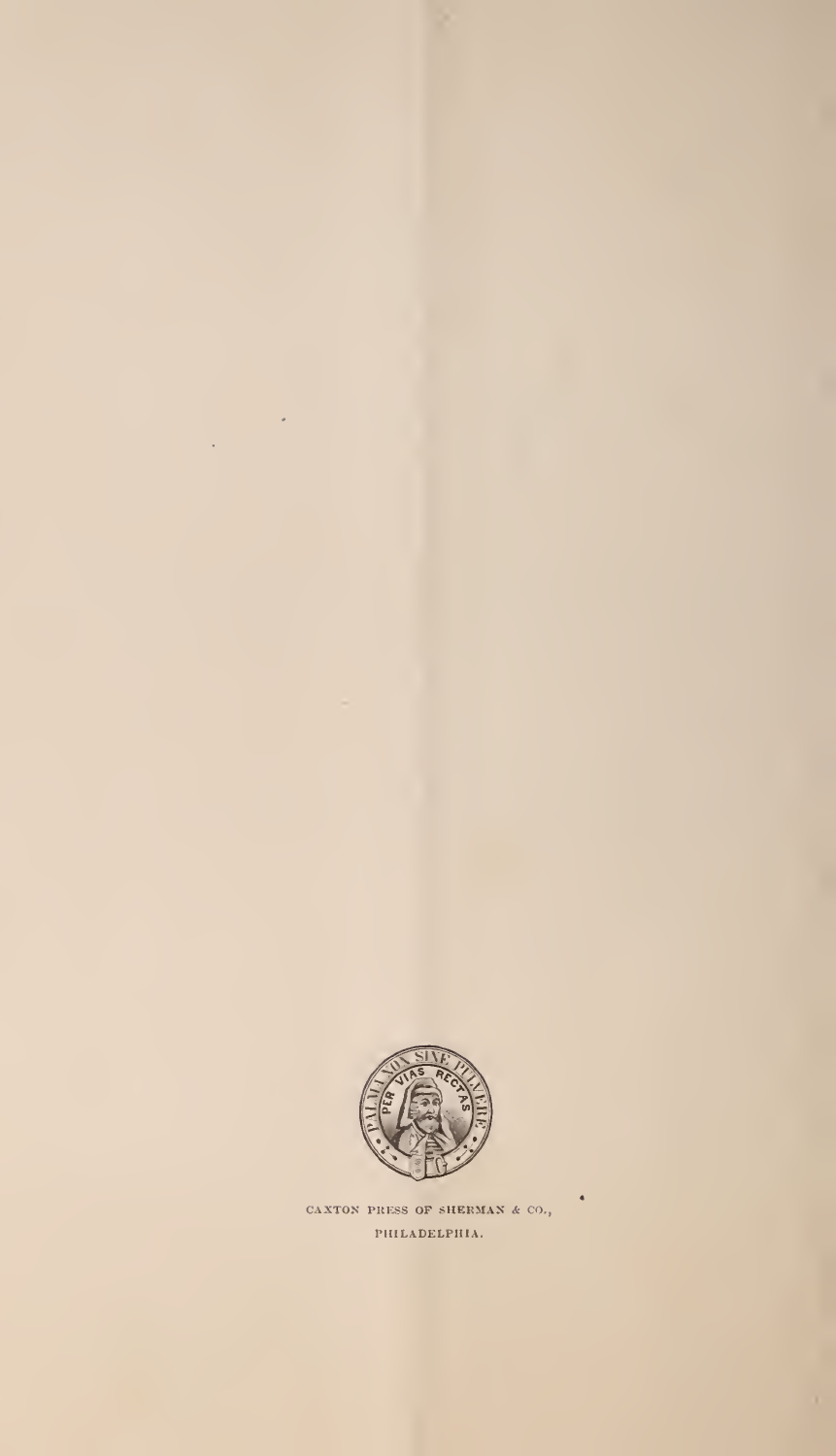$\tilde{D}$ 

## FACULTY.

ALEXANDER T. McGILL, D.D., LL.D., PROFESSOR OF ECCLESIASTICAL, HOMILETIC, AND PASTORAL THEOLOGY.

WILLIAM HENRY GREEN, D.D., LL.D., PROFESSOR OF ORIENTAL AND OLD TESTAMENT LITERATURE.

> JAMES C. MOFFAT, D.D., HELENA PROFESSOR OF CHURCH HISTORY.

CASPAR WISTAR HODGE, D.D., PROFESSOR OF NEW TESTAMENT LITERATURE AND BIBLICAL GREEK.

CHARLES A. AIKEN, D.D., ARCHIBALD ALEXANDER PROFESSOR OF CHRISTIAN ETHICS AND APOLOGETICS.

ARCHIBALD ALEXANDER HODGE, D.D., LL.D., CHARLES HODGE PROFESSOR OF DIDACTIC AND POLEMIC THEOLOGY.

Rev. JAMES F. McCURDY, PH.D, J. C. GREEN INSTRUCTOR IN HEBREW AND OTHER ORIENTAL LANGUAGES.

> HENRY W. SMITH, A.M., J. C. GREEN INSTRUCTOR IN ELOCUTION.

Rev. WILLIAM H. ROBERTS, A.M., LIBRARIAN.

L. P. STONE LECTURER, Rev. WILLIAM M. TAYLOR, D.D., SUBJECT: "Miracles."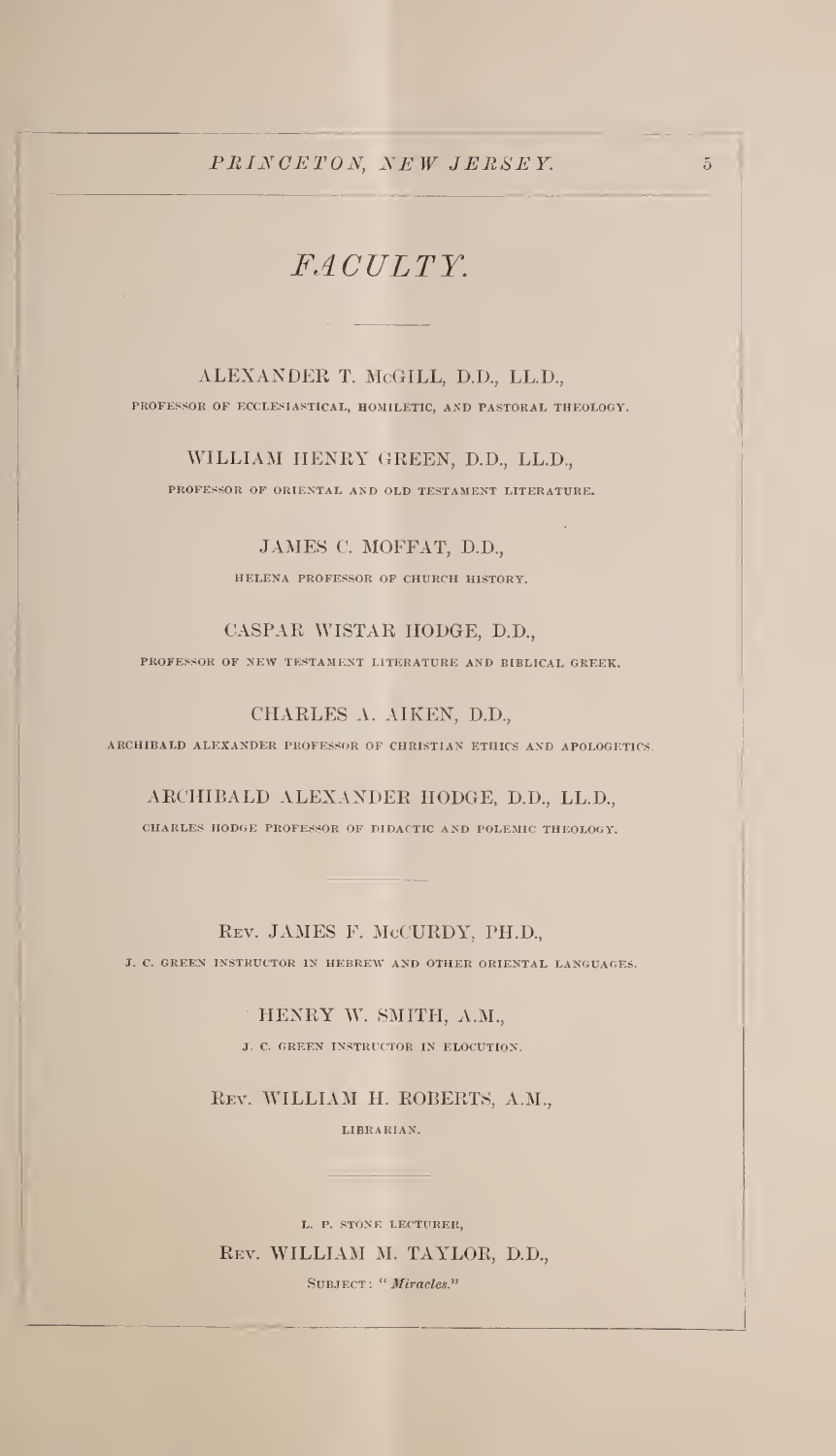## GRADUATE STUDENTS.

Name. Residence. Seminary. Graduated. Room.<br>S. BEEKMAN, Princeton, N. J., Princeton, 1860, Railroad Av. JOHN S. BEEKMAN, Princeton, N. J., Princeton, 1860, Railroad AMES L. BROWNLEE. Due West, S.C., Columbia. 1878. 24 B. H.  $\begin{tabular}{l l l l} JAMES & BROWNLEE, & Due West, S. C., & Columbia, & 1878, & 24 B. \\ HARY W. FLINN, & Hollywood-1879, & 33 S. \\ \end{tabular}$ Holly Springs, Miss., Princeton, 1879, 33 S.<br>Jackson, O., Lane, 1872, 46 B. H. J. KING GIBSON, Jackson, O., Lane, DILLWIN M. HAZLETT, Indiana, Pa., Allegheny, Dillwin M. Hazlett, Indiana, Pa., Allegheny, 1875, 36 B. H. HENRY DAVID KUTZ, New Haven, N. Y., Yale, 1863, 1 S.<br>R. B. McALPINE. Princeton, N. J., Columbia. 1876, 13 B. H. R. B. McALPINE, Princeton, N. J., Columbia, 1876, S. A. MARTIN, Canonsburg, Pa., Allegheny, 1879, 56 S.<br>
LEWIS H. MAYERS, Princeton, N. J., Princeton, 1874, Mrs. Phillips'. Lewis H. MAYERS, ' Princeton, N. J., . Princeton, 1874, SAMUEL G. WILSON, Indiana, Pa., Allegheny, 1879, Samuel G. Wilson, Indiana, Pa., Allegheny, 1879, Mr. Grover's. GRADUATE STUDENTS, 10.

 $\ddot{\phantom{0}}$ 

l,

ABBREVIATIONS.

B. H.—Brown Hall. S.—Semiuary.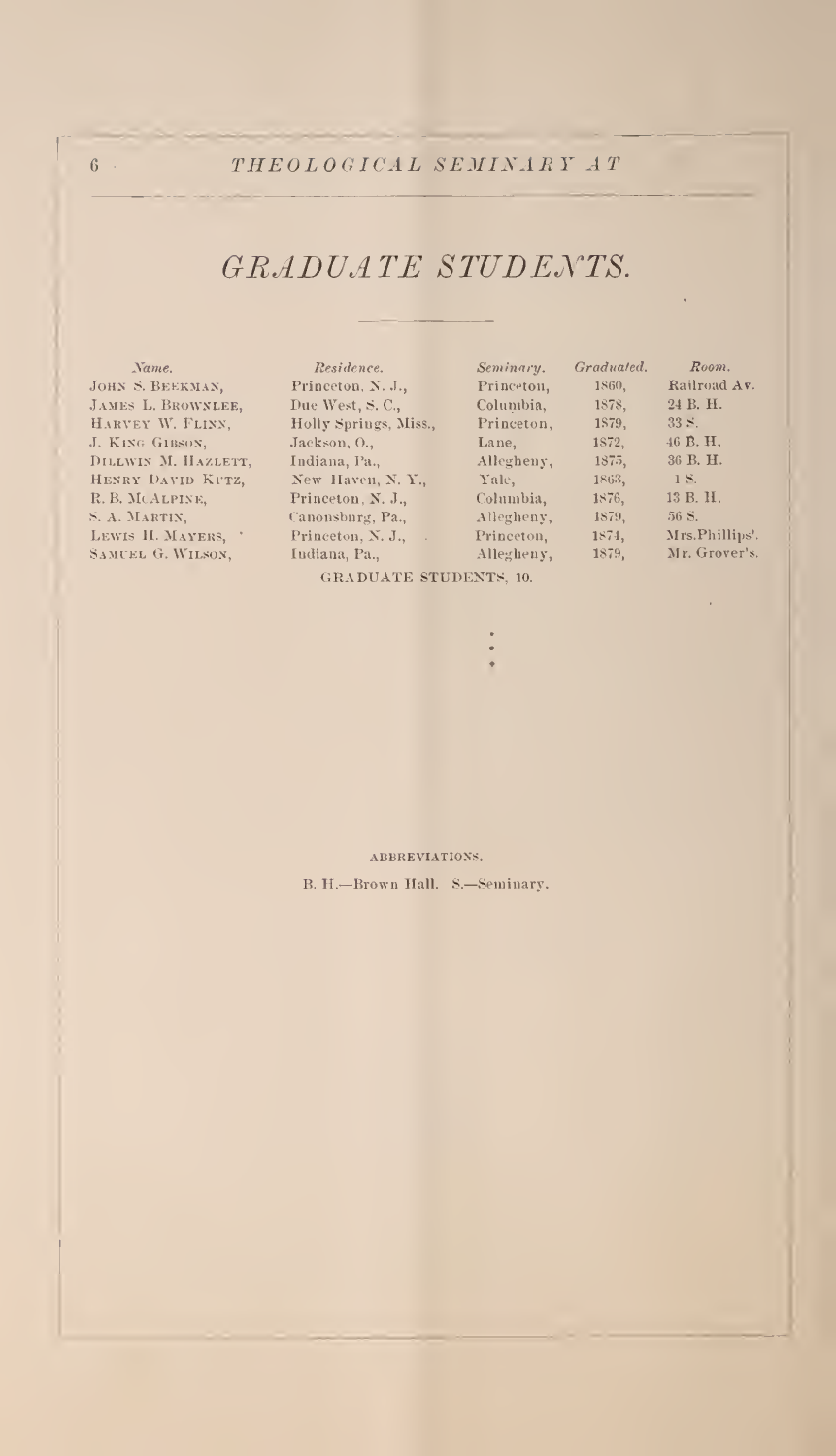$\sim$ 

à,

## UNDERGRADUATE STUDENTS.

#### Senior Class.

| Name.                                    | Residence.                        | College.                      | Graduated. | Room.                |
|------------------------------------------|-----------------------------------|-------------------------------|------------|----------------------|
| <b>GEORGE GILBERT BARNES,</b>            | Churchville, Md.,                 | Princeton,                    | 1877,      | 29 B. H.             |
| S. WOODBRIDGE BEACH,                     | Sykesville, Md.,                  | Princeton,                    | 1876,      | 23 S.                |
| FRANCIS SCOTT BLAYNEY,                   | Sulphur Springs, O.,              | Univ. of Wooster,             | 1877,      | 15 S.                |
| CHARLES A. BREWSTER,                     | Princeton, N. J.,                 | Princeton,                    |            | 1868, Nassau Hotel.  |
| ROBERT E. CAMPBELL,                      | Laurens, S. $C_{\alpha}$          | Newberry,                     | 1876,      | 27 B. H.             |
| C. LOWELL COODER,                        | New Richmond, O.,                 | Univ. of Wooster,             | 1877,      | 28 S.                |
| J. ALEXANDER CREIGHTON,                  | Columbia, Tenn.,                  | Forest Academy,               | 1873,      | 25 B. H.             |
| JAMES HENRY DARLINGTON,                  | Newark, N. J.,                    | Univ. of City of N.Y.,        | 1877,      | 14 S.                |
| EDWARD HARRY DUVALL,                     | Frederick, Md.,                   | Amherst,                      |            | 47 B. II.            |
| JAMES C. ELLIOTT,                        | Pine Grove, Pa.,                  | Westminster,                  | 1877,      | 65 B. H.             |
| WM. J. FRAZER,                           | Paoli, Ind.,                      | Indiana State Univ.,          | 1874,      | 35 B. H.             |
| JOHN CAMPBELL GILKERSON,                 | Saltsburgh, Pa.,                  | Westminster,                  | 1877,      | 36 S.                |
| WM. BRENTON GREENE, JR.,                 | Newport, R. I.,                   | Princeton,                    | 1876,      | 13 S.                |
| JAMES C. HUME,                           | Princeton, N. J.,                 | Princeton,                    | 1877,      | 3 S.                 |
| DAVID DYFFRYNOG JENKINS,                 | Wilkes-Barre, Pa.,                | Princeton,                    | 1877,      | 75 B. H.             |
| JOHN RICHARD JONES,                      | New Berlin, Pa.,                  |                               |            | 31 S.                |
| RICHARD RICHARD JONES,                   | New Berlin, Pa.,                  |                               |            | 31 S.                |
| GEORGE A. LANDES,                        | Milroy, Pa.,                      | Pennsylvania State,           | 1877,      | 23 B.H.              |
| DAVID LAUGHLIN,                          | Baltimore, Md.,                   | Princeton,                    | 1877,      | 57 B.H.              |
| J. HOOD LAUGHLIN,                        | Newville, Pa.,                    | Princeton,                    | 1877,      | 17 S.                |
| ROBERT MCCHEYNE MATEER.                  | Mechanicsburgh, Pa., Princeton,   |                               | 1877,      | 24 S.                |
| <b>JAMES BOYD PORTER,</b>                | Madisonville, E.Tenn., Maryville, |                               | 1877,      | 63 B.II.             |
| THOMAS CHALMERS POTTER,                  | Glendale, $\theta$ .,             | Hanover,                      | 1874,      | 21 S.                |
| HUGH PRITCHARD,                          | Princeton, N. J.,                 | Princeton,                    | 1877,      | 22S <sub>1</sub>     |
| SYLVANUS R. QUEEN,                       | Mt. Pleasant, N. J.,              | Lafayette,                    | 1874,      | 40 S.                |
| J. JOSEPH RANKIN,                        | Newark, N. J.,                    | Williams,                     | 1876,      | 43 B. H.             |
| SAMUEL RIDOUT,                           | Annapolis, Md.,                   | St. John's,                   | 1873,      | 53 B. II.            |
| SAMUEL JAMES ROWLAND,                    | West Kortright, N.Y., Princeton,  |                               | 1877,      | 37 B. II.            |
| HARRIS ROGERS SCHENCK,                   | Philadelphia, Pa.,                | Princeton,                    |            | 1876, Miss Schenck's |
| A. RUSSELL STEVENSON,                    | Chambersburg, Pa.,                | Princeton,                    | 1876.      | 35 S.                |
| WILBUR FISK TILLETT,                     | Carthage, N.C.                    | Randolph Macon,               | 1877,      | 27 S.                |
| GEORGE PORTER WILSON,                    | Washington, Pa.,                  | Washing'n & Jefferson, 1877,  |            | C., B. II.           |
| LUTHER DELORAINE WISHARD, New York City, |                                   | Princeton,                    | 1877,      | 29 S.                |
| WILLIAM H. WOOLVERTON,                   | Stockton, N. J.,                  | Princeton,                    | 1876,      | 51 B.H.              |
| A. CONST. ZENOS,                         | Athens, Greece,                   | Robert, Constantinople, 1872, |            | 16 S.                |

SENIOR CLASS, 35.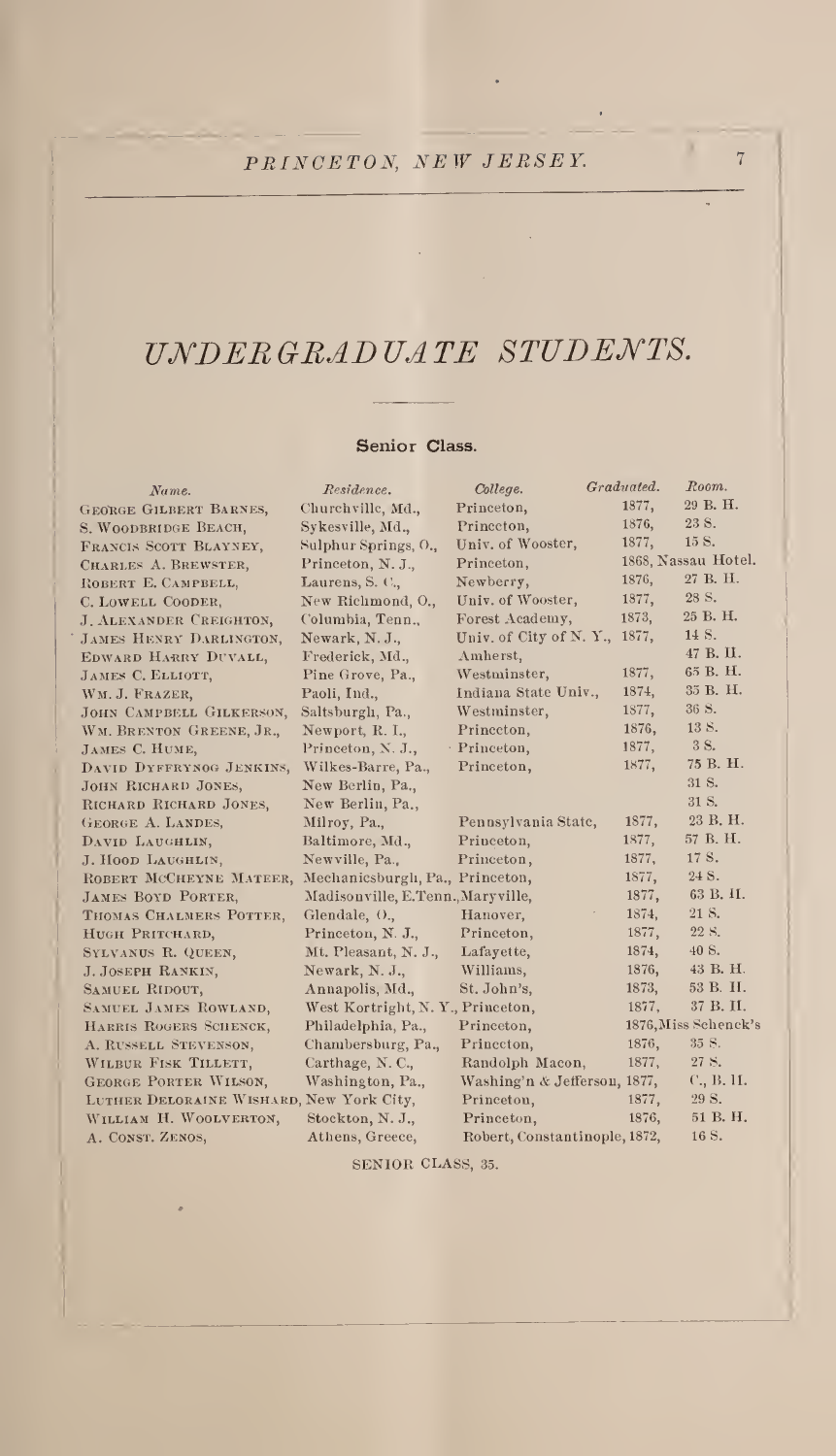#### Middle Class.

| Name.                                                       | Residence.                                      | College.              | Graduated. | Room.                     |
|-------------------------------------------------------------|-------------------------------------------------|-----------------------|------------|---------------------------|
| JOHN A. AINSLIE,                                            | Rochester, Minn.,                               | Beloit.               | 1877,      | 38 S.                     |
| ADOLOS ALLEN,                                               | Jersey City, N. J.,                             | Williams,             | 1878,      | 19 S.                     |
| LYMAN WHITNEY ALLEN, St. Louis, Mo.,                        |                                                 | Washington Univ.,     | 1878,      | 68 B. II.                 |
| PRESTON BARR.                                               | Elderton, Pa.                                   | Princeton,            | 1878,      | 64 B. H.                  |
| R. HOWARD BENT,                                             | Philadelphia, Pa.,                              | Univ. of Penn'a,      | 1878,      | 34 B. H.                  |
| FRANK SPENCER BRUSH,                                        | Marietta, Ohio,                                 | Marietta,             | 1878,      | 77 B. H.                  |
| JOHN A. CAIRNS.                                             | Freetown, P.E. Island, Dalhousie,               |                       | 1878,      | 33 B. Il.                 |
| HARRISON CLARKE.                                            | Harvard, Ill.,                                  | Princeton.            | 1876,      | 45 B. H.                  |
| HERBERT DUNBAR CONE, Olena, Ohio,                           |                                                 | Western Reserve,      | 1878,      | 67 B. H.                  |
| WM. LUKE CUNNINGHAM, London, England,                       |                                                 |                       |            | 2S.                       |
| EDWARD K. DONALDSON, Masonville, N. J.,                     |                                                 |                       |            | 19 B. II.                 |
| CHARLES EVERETT,                                            | Dayton, N. J.,                                  | Rutgers,              | 1878,      | 37 S.                     |
| JOHN H. GARDNER,                                            | Canton, N.Y.,                                   | Hamilton,             | 1878,      | 77 B.H.                   |
| JOHN L. GEORGE,                                             | Pictou, Nova Scotia,                            | Dalhousie,            | 1878,      | 31 B. H.                  |
| CHARLES HERR.                                               | Georgetown, D.C.,                               | Princeton,            | 1875.      | D. B. II.                 |
| WILLIAM ASBY HOUGH,                                         | Highland, Kan.,                                 | Princeton,            | 1878,      | 26 B. II.                 |
| DAVID OLYPHANT IRVING, Orange, N. J.,                       |                                                 | Princeton,            | 1878,      | 30 S <sub>z</sub>         |
| MELANCTHON W. JACOBUS, Princeton, N. J.,                    |                                                 | Princeton,            | 1877,      | Mercer St.                |
| WILLIAM TENTON KRUSE, Philadelphia, Pa.,                    |                                                 | Princeton,            | 1878,      | 21 B. Il.                 |
| ROBT. JOHNSON LAUGHLIN, Belle Centre, Ohio,                 |                                                 | Wooster Univ.,        | 1878.      | 49 B. H.                  |
| ARTHUR W. MARLING,                                          | Toronto, Canada,                                | Univ. of Toronto,     | 1879,      | 73 B. Il.                 |
| G. A. MARR,                                                 | Lewisburg, Pa.,                                 | Univ. of Lewisburg,   | 1877,      | 61 B. H.                  |
| WM. GAW MCDANNOLD,                                          | Princeton, N. J.,                               | Wabash,               | 1878,      | Mercer <sub>St.</sub>     |
| WILLARD S. MCEACHRON, West Hebron, N.Y.,                    |                                                 | Princeton,            | 1878,      | 41 S.                     |
| JOHN P. MOFFAT,                                             | Elizabethtown, Ind.,                            | Hanover,              | 1877,      | $25S$ .                   |
| WILLIAM L. PEARSON.                                         | Goldsboro', N.C.,                               | Earlham,              | 1875,      | 34 S.                     |
| GEO. FRANCIS ROBERTSON, Mill Brook, Tenn.,                  |                                                 | Davidson,             | 1878,      | 39 B. Il.                 |
| FRANK M. SENIOR.                                            | Dresden, Ohio,                                  | Wooster Univ.,        | 1878,      | 41 B. Il.                 |
| WM. EMMET SLEMMONS,                                         | Cadiz, Ohio,                                    | Princeton,            | 1877,      | 59 B. H.                  |
| THOS. MCCANTS STEWART, Princeton, N. J.,                    |                                                 | Univ. of S. Carolina, |            | 1875, A. M. E. Parsonage. |
| PETER SWAN.                                                 | Knoxville, Ohio,                                | Westminster,          | 1878.      | 6 S.                      |
| FRANCIS ALLEN WILBER, Central College, Ohio, Wooster Univ., |                                                 |                       | 1877,      | 55 B.Il.                  |
| DANIEL WILLIAMS,                                            | Lime Springs, Iowa, State Univ. of Minn., 1878, |                       |            | 69 B H.                   |

MIDDLE CLASS, 33.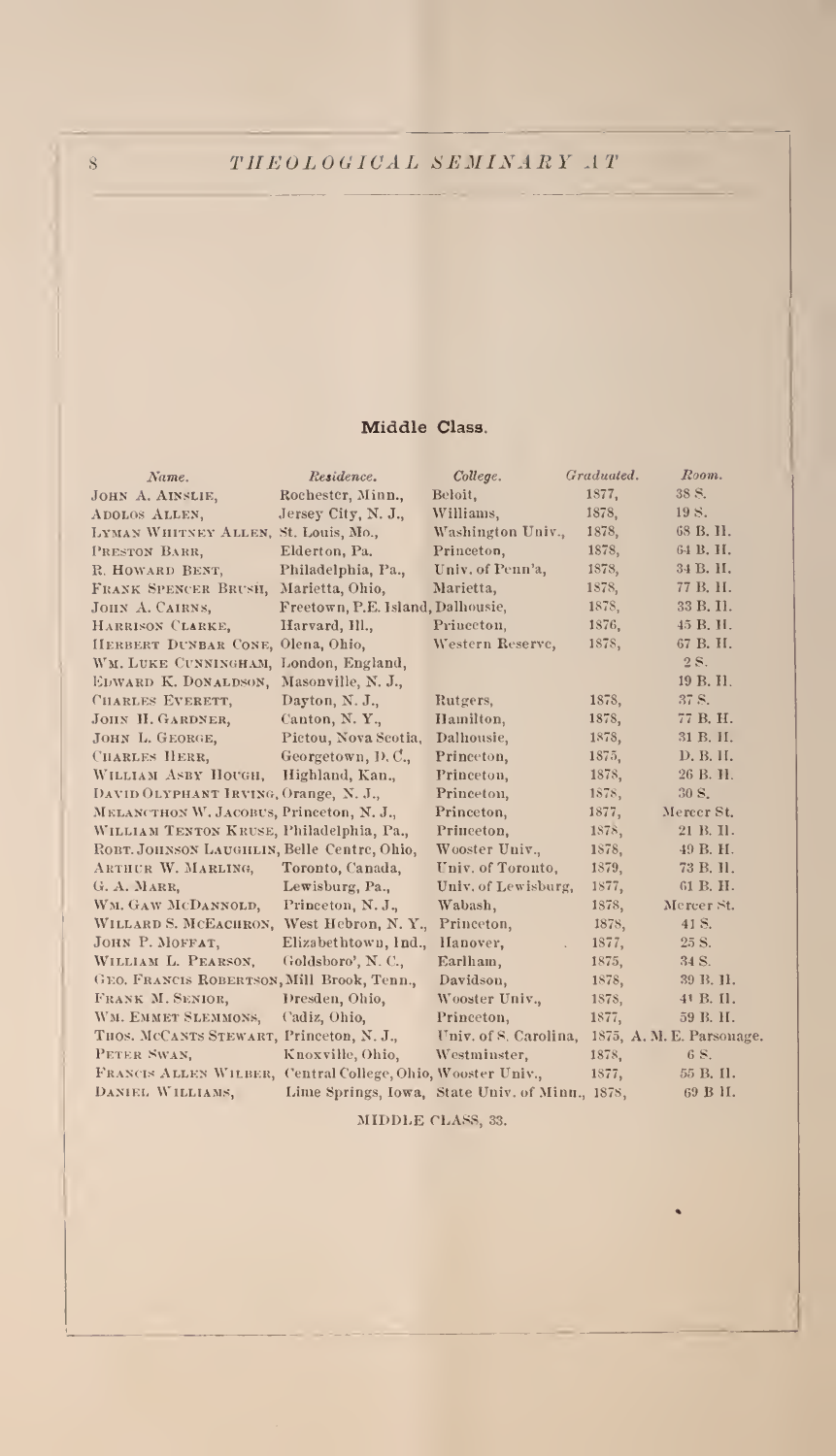#### Junior Class.

| LEE WILLIAM BEATTIE.                         | Cornwall, N.Y.,                    | Union,                      | 1879. | 46 S.                  |
|----------------------------------------------|------------------------------------|-----------------------------|-------|------------------------|
| GUSTAVUS ADOLPHUS BRANDT, Brandts, Pa.,      |                                    | Princeton,                  | 1879, | 17 B.H.                |
| ROBERT A. BRYANT,                            | Wenonah, N. J.,                    |                             |       | 15 B. H.               |
| WILLIAM HENRY BUNTIN,                        | Harrison, Miss.,                   | Univ. of Mississippi. 1879, |       | 62 B.H.                |
| WILLIAM NESBITT CASHMAN, Philadelphia, Pa.,  |                                    | Girard College,             | 1871, | 66 B.H.                |
| CREIG BOYD CROSS,                            | Baltimore, Md.,                    | Princeton,                  | 1875, | 71 B.H.                |
| WILLIAM THADDEUS ELSING, Lake Forest, Ill.,  |                                    | Princeton,                  | 1879, | 42 S.                  |
| W. K. FOSTER,                                | Lemont, Pa.,                       | Pennsylvania State,         | 1879, | 38 B.H.                |
| GEORGE STEWART FULLERTON, Philadelphia, Pa., |                                    | Univ. of Penn'a,            | 1879, | 7 B. H.                |
| RICHARD ARNOLD GREENE,                       | Newport, R. I.,                    | Princeton,                  |       | 1878, Mrs. Anderson's  |
| DAVID OWEN GHORMLEY.                         | Huntsville, Ohio.                  | Univ. of Wooster,           | 1876, | 32 S.                  |
| A. W. HALSEY,                                | Elizabeth, N.J.,                   | Princeton,                  | 1879, | 48 B.H.                |
| ALBERT J. HANNA,                             | New Athens, Ohio.                  | Franklin,                   | 1879, | 3 B.H.                 |
| SAMUEL ALLEN HARLOW,                         | Brooklyn, N.Y.,                    | Princeton,                  |       | 1879, Mr. Van Syckel's |
| RICHARD T. JONES.                            | Warrior Run, Pa.,                  | Princeton,                  | 1879, | 7 S.                   |
| JOHN THOMPSON KERR.                          | Wrightsville, Pa.,                 | Princeton,                  | 1879. | 18 B. H.               |
| GEORGE W. KRETSINGER,                        | San Francisco, Cal.,               | Princeton.                  |       | 1878, Mrs. Scudder's.  |
| CHARLES LEE,                                 | Delaware, Ohio,                    | Ohio Wesleyan Univ., 1879,  |       | 56 B. H.               |
| JAMES LUTHER LEEPER,                         | Frankfort Springs, Pa., Princeton, |                             | 1879, | 28 B.H.                |
| ARTHUR MCDONALD,                             | Rochester, N.Y.,                   | Univ. of Rochester,         | 1879, | 26 S.                  |
| THEODORE M. MCNAIR,                          | Dansville, N.Y.,                   | Princeton,                  | 1879, | 58 B. H.               |
| CHALMERS MARTIN,                             | Elizabeth, N. J.,                  | Princeton,                  | 1879, | 48 B.H.                |
| HENRY G. MARTIN,                             | Lake, N.Y.,                        | Monmouth College,           | 1879, | 45 S.                  |
| HORACE NELSON MATEER,                        | Mechanicsburg, Pa.,                | Princeton,                  | 1877, | 43 S.                  |
| RICHARD MONTGOMERY,                          | Philadelphia, Pa.,                 | Univ. of Penna.,            | 1879, | 9 B. H.                |
| DONALD MORRISON,                             | Kintora, Canada,                   | McGill,                     |       | 44 S.                  |
| ROBERT MORRISON.                             | Oxford, Ohio,                      | Princeton,                  | 1879, | 4S.                    |
| LESLIE L. OVERMAN,                           | Hillsboro', Ohio,                  | Univ. of Wooster,           | 1879, | 32 S.                  |
| GEORGE ALFRED PAULL,                         | Philadelphia, Pa.,                 | Princeton,                  | 1878, | 5 B.H.                 |
| THOMAS ELLWOOD SHAW.                         | Brownsville. Mich.,                | Oskaloosa College,          | 1878, | Mr. Shaw's.            |
| WILLIAM I. STEANS,                           | Mifflinburg, Pa.,                  | Lafayette,                  | 1879, | 42 B.H.                |
| ARCHIB, THOMPSON STEWART, Brogueville, Pa.,  |                                    | Lafayette,                  | 1879. | 11 B. H.               |
| ROWLAND S. THOMAS.                           | Princeton, N. J.,                  |                             |       | Mr. Shaw's.            |
| EDMUND D. VISER.                             | Paducah, Kv.,                      | S. W. Presb. Univ.,         | 1879, | 39 B.H.                |
| ALBERT GOODALL WARDLAW,                      | Oglethorpe, Ga.                    | Emery College.              | 1879. | Mlss Smith's.          |

JUNIOR CLASS. 35.

\* \*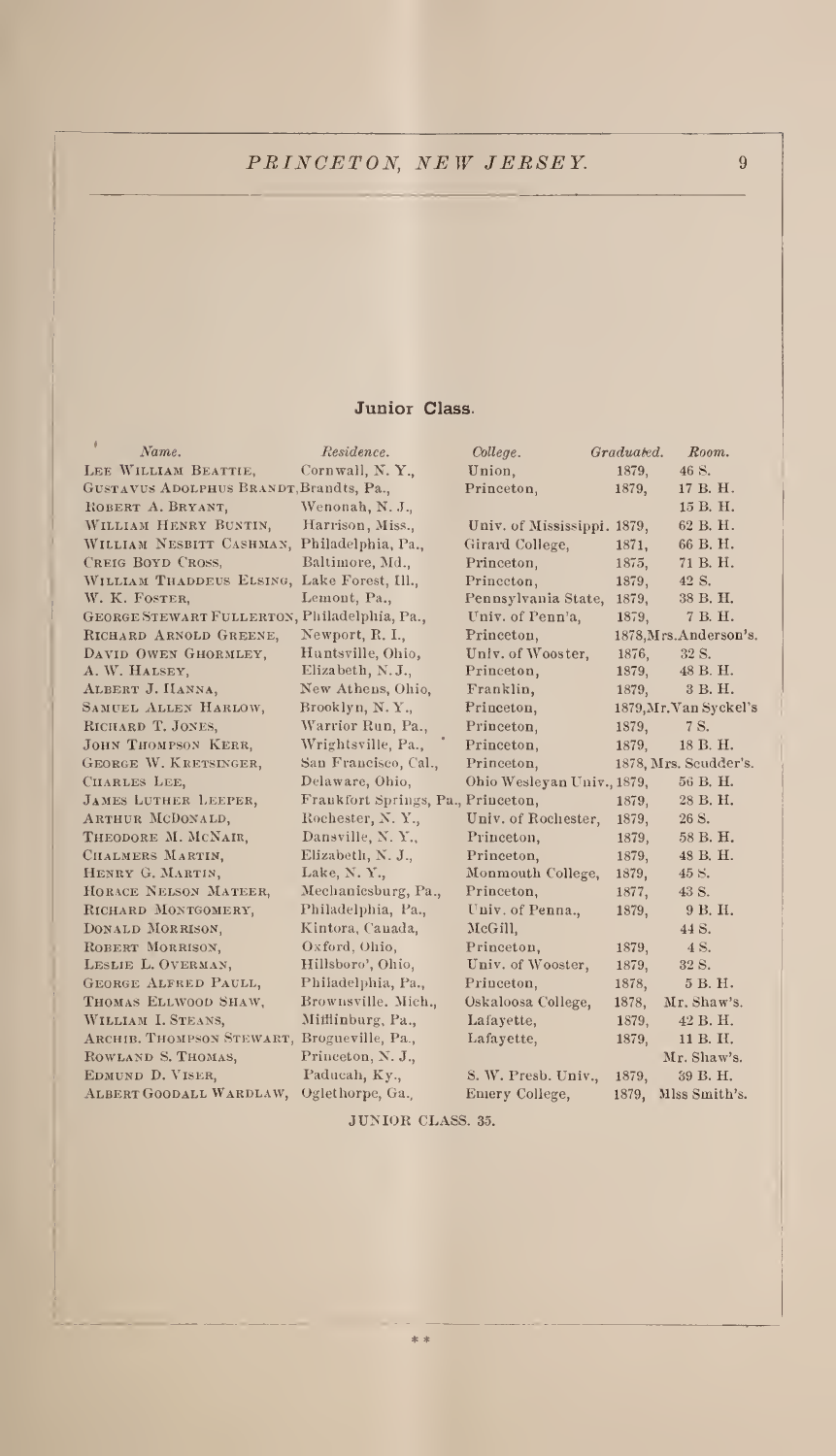### <sup>10</sup> THEOLOGICAL SEMINARY AT

 $\overline{\cdot}$ 

## The following Students are pursuing special studies in addition to the regular course.

| Special Course in Old Testament Exegesis with Dr. Green. |                                                                |
|----------------------------------------------------------|----------------------------------------------------------------|
| Name.<br>Class.                                          | Name.<br>Class.                                                |
|                                                          |                                                                |
|                                                          |                                                                |
|                                                          |                                                                |
|                                                          |                                                                |
|                                                          | Special Course in New Testament Exegesis with Dr. C. W. Hodge. |
|                                                          |                                                                |
|                                                          |                                                                |
|                                                          |                                                                |
|                                                          |                                                                |
|                                                          |                                                                |
| W. B. GREENE, JR Senior.                                 |                                                                |
|                                                          |                                                                |
|                                                          | R. MONTGOMERYJunior.                                           |
|                                                          |                                                                |
|                                                          | Special Course in Systematic Theology with Dr. A. A. Hodge.    |
|                                                          |                                                                |
|                                                          |                                                                |
|                                                          |                                                                |
|                                                          |                                                                |
|                                                          | Syriac with Dr. McCurdy.                                       |
|                                                          |                                                                |
|                                                          |                                                                |
|                                                          | Chaldee with Dr. McCurdy.                                      |
|                                                          |                                                                |
|                                                          |                                                                |
|                                                          |                                                                |
| L. W. BEATTIE Junior.                                    |                                                                |
| D. O. GHORMLEYJunior.                                    | A. T. STEWARTJunior.                                           |
|                                                          |                                                                |
|                                                          | Sanskrit with Dr. McCurdy.                                     |
|                                                          |                                                                |
|                                                          | C. R. WILLIAMS Tutor in College.                               |
|                                                          | S. R. WINANS   Tutor in College.                               |
|                                                          |                                                                |
|                                                          | Special Studies in Philosophy with Dr. McCosh, the President   |
|                                                          | of the College.                                                |
|                                                          | G. S. FULLERTON  Junior.                                       |
|                                                          | D. O. GHORMLEYJunior.                                          |
|                                                          |                                                                |
|                                                          |                                                                |
|                                                          |                                                                |
|                                                          |                                                                |
|                                                          |                                                                |
| W. C. HAWTHORNE  Senior.                                 |                                                                |
|                                                          |                                                                |
|                                                          | R. MONTGOMERYJunior.                                           |
|                                                          |                                                                |
| L. W. BEATTIEJunior.                                     |                                                                |
|                                                          | A. G. WARDLAWJunior.                                           |
|                                                          |                                                                |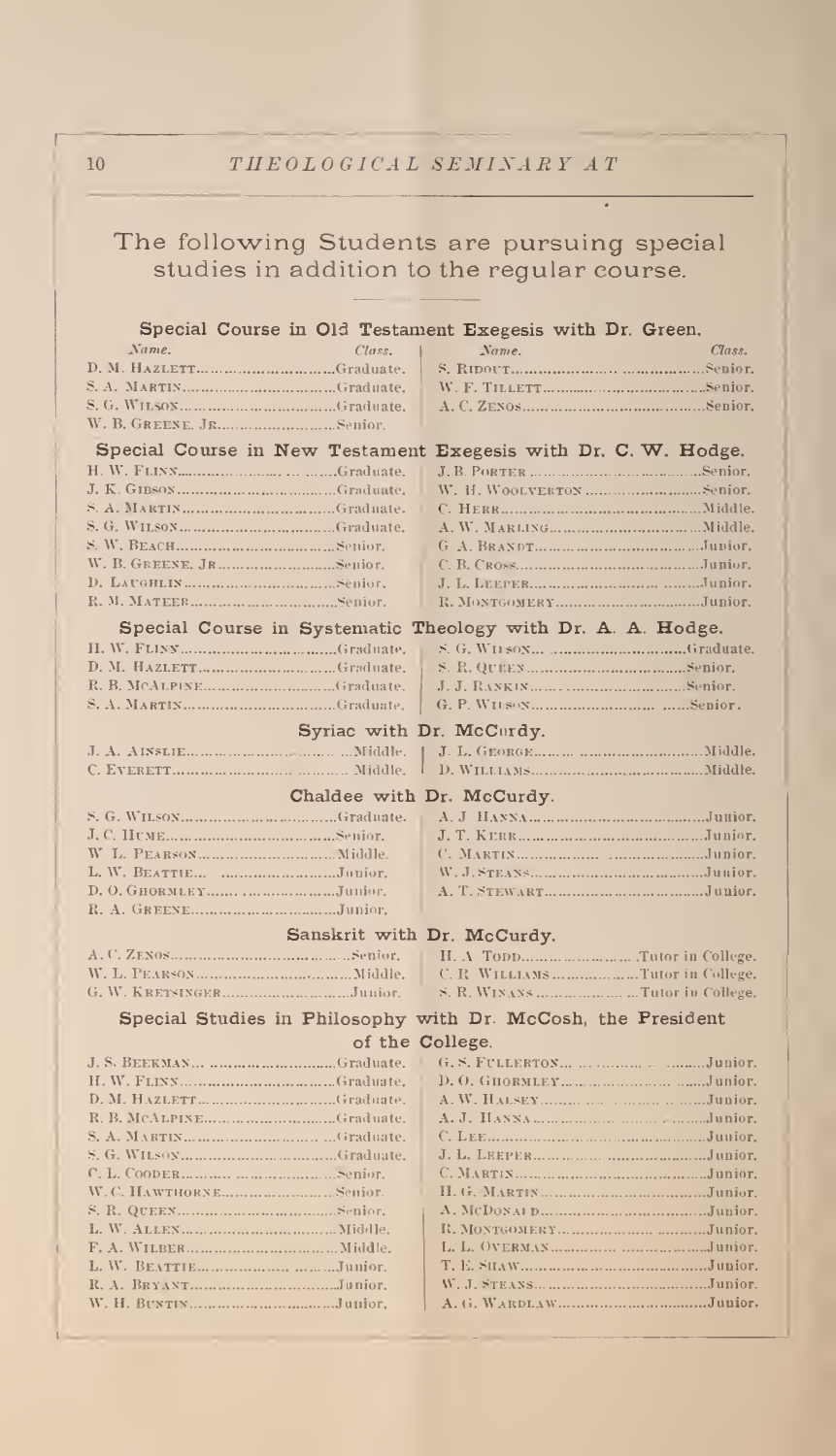#### Summary.

## REPRESENTATION.

#### Colleges.

| $\overline{2}$ | S. W. Presbyterian University 1      |
|----------------|--------------------------------------|
|                |                                      |
|                | University of the City of New York 1 |
|                |                                      |
|                | University of Lewisburg 1            |
|                |                                      |
|                |                                      |
|                |                                      |
| 3              |                                      |
|                | University of South Carolina 1       |
|                |                                      |
|                |                                      |
|                | Washington and Jefferson  1          |
|                |                                      |
|                |                                      |
|                |                                      |
|                |                                      |
|                |                                      |
|                |                                      |
|                |                                      |
|                |                                      |

#### States.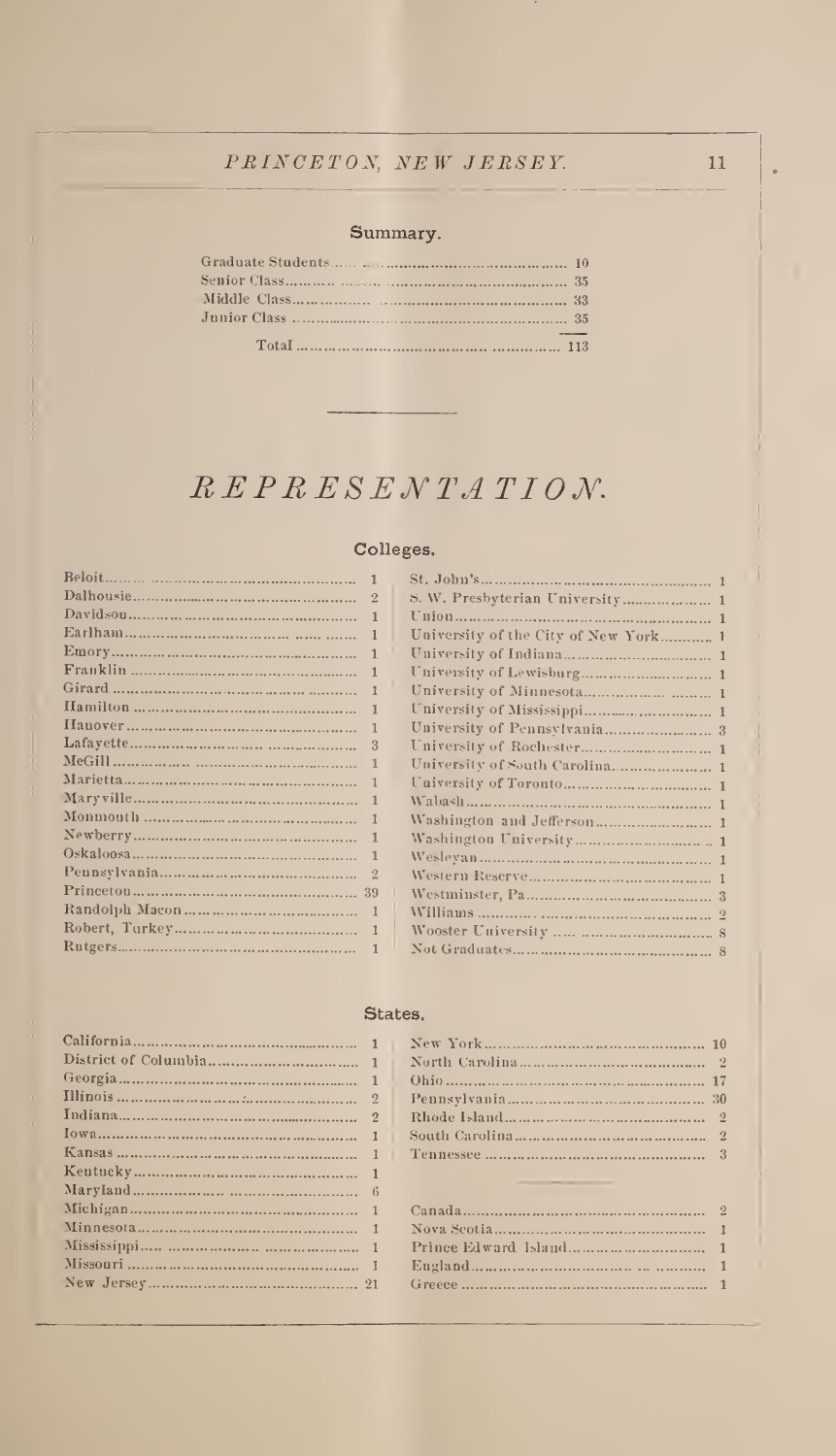## TERMS OF ADMISSION.

Every person applying for admission into the Seminary, must produce satis factory written testimonials that he possesses good natural talents, and is of a prudent and discreet deportment ; that he is in full communion with some regular church ; and that he has passed through a regular course of academic study ; or, wanting this, he must submit himself to an examination in regard to the branches of literature usually taught in such a course.

When a student has been received under the care of a Presbytery, and has passed his examination on the studies usually pursued in College with approbation, a certificate from the Presbytery declaring this fact is received as sufficient to answer every requisition in regard to testimonials.

When a student who has been connected with any Theological Seminary seeks admission into this, he must produce testimonials of his good standing, and regular dismission, before he can be received.

A knowledge of Hebrew is not essential to students entering the Junior Class, inasmuch as the rudiments of this language form part of the regular course of instruction given in the first year. But a previous acquaintance with at least the written character would be of great service to beginners.

## COURSE OF STUDY.

#### First Year.

Old Testament Literature : General Introduction ; Hebrew (Green's Grammar and Chrestomathv). New Testament Literature: General Introduction; Special Introduction to the Gospels. Sacred Geography and Antiquities. Biblical History. Exegesis of selected Epistles of Paul. Didactic Theology (begun). Homiletics ; Extemporary Speaking.

#### Second Year.

Old Testament: Hebrew; Special Introduction to the Pentateuch, and to the Historical and Poetical Books. New Testament: Life of Christ and Exegesis of the Gospels. Didactic Theology (Theology proper, Anthropology begun). Church History. Theory of the Christian Ministry ; Constitution of the Church ; Homiletic Criticism. Christian Ethics and Apologetics.

#### Third Year.

Old Testament : Hebrew ; Special Introduction to the Prophets. New Testa ment : Acts of the Apostles; Special Introduction to the Epistles. Didactic Theology (Anthropology, Soteriology, Eschatology). Church History. Church Government and Discipline; Pastoral Care; Ordinances of Worship. Christian Ethics and Apologetics.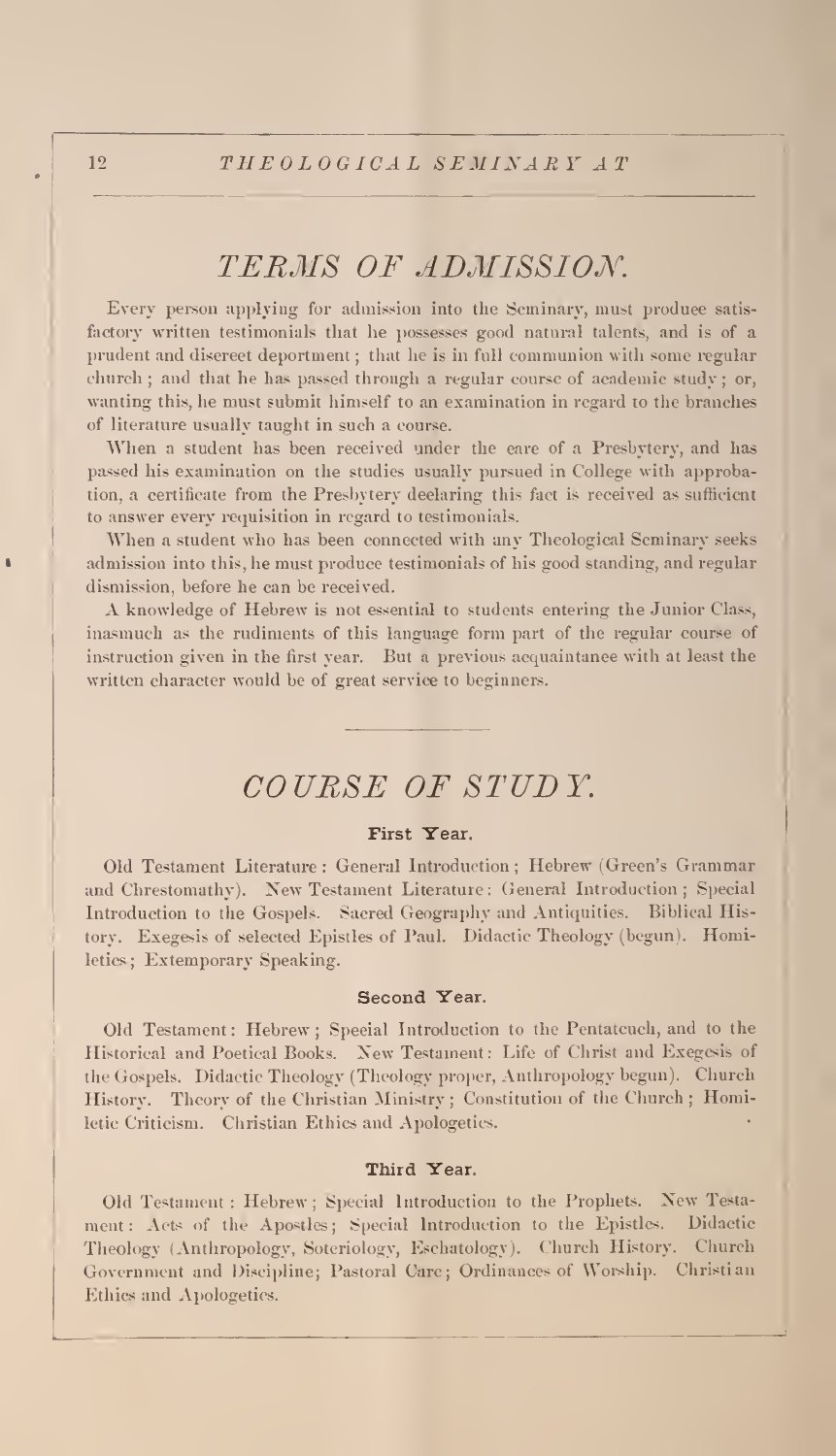The regular course is completed in three years ; but every facility is afforded to such as desire to remain for a longer period with a view to the further prosecution of their studies ; and the following post-graduate course has been added to the instructions of the Seminary.

#### Fourth Year.

Old Testament: Messianic Prophecies; Comparative Semitic Philology. New Testament: Special Introduction and Exegesis continued; Greek Philology, with a particular consideration of the Hellenistic Dialect. Church History (existing Denominations). Polemic Theology. Ecclesiology. Ecclesiastical Law and Discipline ; Preaching.

#### Lectures and Recitations.

The Junior Class has five weekly exercises in Hebrew; two in Introduction to the Old Testament and Archaeology; one in Introduction to the New Testament; one in Biblical History ; two in the Exegesis of Paul's Epistles ; one in Didactic Theology ; and one in Homiletics.

The Middle Class has three weekly exercises in Church History; three in Didactic Theology ; and two in each of the other departments.

The Senior Class has three weekly exercises in Didactic Theology, and two in each of the other departments.

Instruction in the Seminary is mostly given by lectures, though appropriate text-books, or works suited for collateral reading, are recommended in each de partment.

#### The Several Departments of Instruction.

In order to convey a clearer idea of what is actually taught in the Seminary, the following more explicit statements are made respecting the instruction here given.

#### Introduction to the Scriptures.

General Introduction to the Old and the New Testament embraces the subjects of the Canon, the Original Languages of Scripture, Ancient Manuscripts and Versions, Sacred Criticism, and the History and Principles of Scripture Interpretation.

Special Introduction embraces an account of each book severally, its authorship, integrity, design, and structure, together with a general statement of its contents, and a more particular examination of the most interesting and important questions relating to its criticism and interpretation. The course is intended to include at least a general survey of every book in the Bible.

#### Hebrew.

Hebrew is taught throughout the course. But the grammatical study of the language as such is confined mainly to the first year, in which a larger portion of time is devoted to it than to any other single branch. The Junior Class is prac-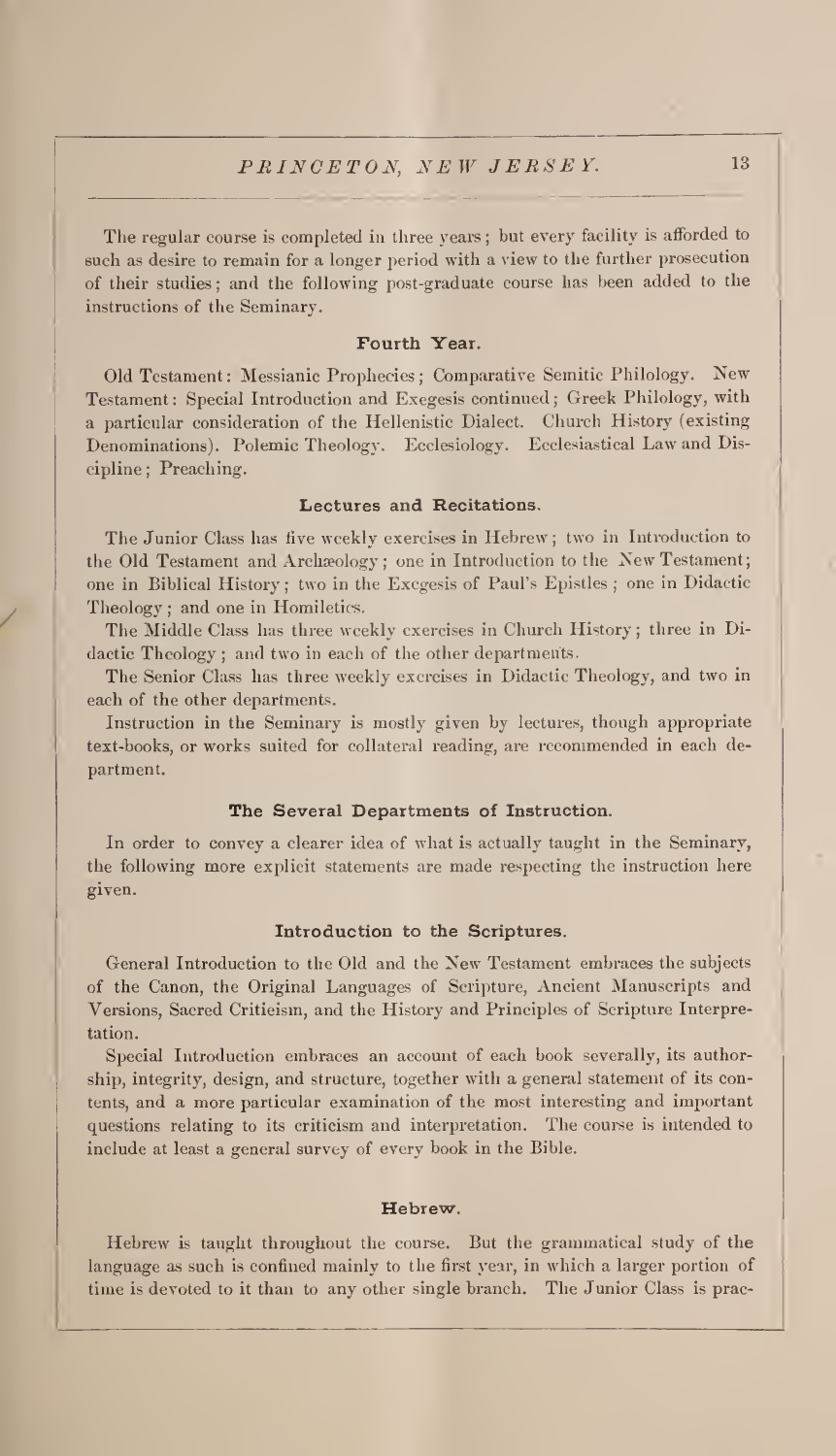tised not simply in translation and parsing, but in the derivation of words, the comparison of synonyms, the relations of kindred roots and Indo-European analogies, and in converting English into Hebrew. A beginning is also made the first year in the application of the knowledge of the language to the work of exposition, which is carried out more fully in the subsequent years of the course.

#### The Old Testament.

A general and comprehensive survey is presented of the various books of the Old Testament, in their individual plan and contents, and in their relations to one another, and to the general scheme of which they form a part. And the most important questions in criticism and exegesis that arise in each are considered, with a special reference to the gradual unfolding of revealed truth, the preparation for the coming of Christ, and the fuller disclosures of the New Testament. Particular attention is paid to the interpretation of typical facts and institutions, and to tracing the progressive scheme of prophecy. The Middle Class is also en gaged in the more detailed study of the book of Psalms, and the Senior Class in that of Isaiah.

#### The New Testament.

In the study of the New Testament an acquaintance with ordinary Greek is assumed ; but careful attention is paid to the peculiarities of the Hellenistic dialect, particularly as employed by the New Testament writers. The exegesis of the New Testament is begun with the Junior Class by the study of the Epistles of Paul. The Life of Christ is exhibited in its several periods, with a careful analysis of the different gospels, their mutual relations, their individual characteristics, and the harmony of their respective narratives. The Acts of the Apostles are studied both exegetically and topically, with prominent reference to the life and labors of the Apostle Paul, and the early planting of the Christian Church. Special Introductions to the various Epistles are inserted in their proper chronological place.

#### Theology.

Systematic Theology is begun in the Junior year, and continued in the Middle and Senior years. The doctrines of Theology are presented didactically, historically, and polemically. The order of topics pursued is: The nature, forms, and sources of Theology; the being of God; His nature and attributes; the Trinity; the divinity of Christ; the Holy Spirit; the decrees of God; creation; providence; miracles; the origin, nature, and primitive state of man; the covenant with Adam; the fall; sin; imputation; original sin; inability; the covenant of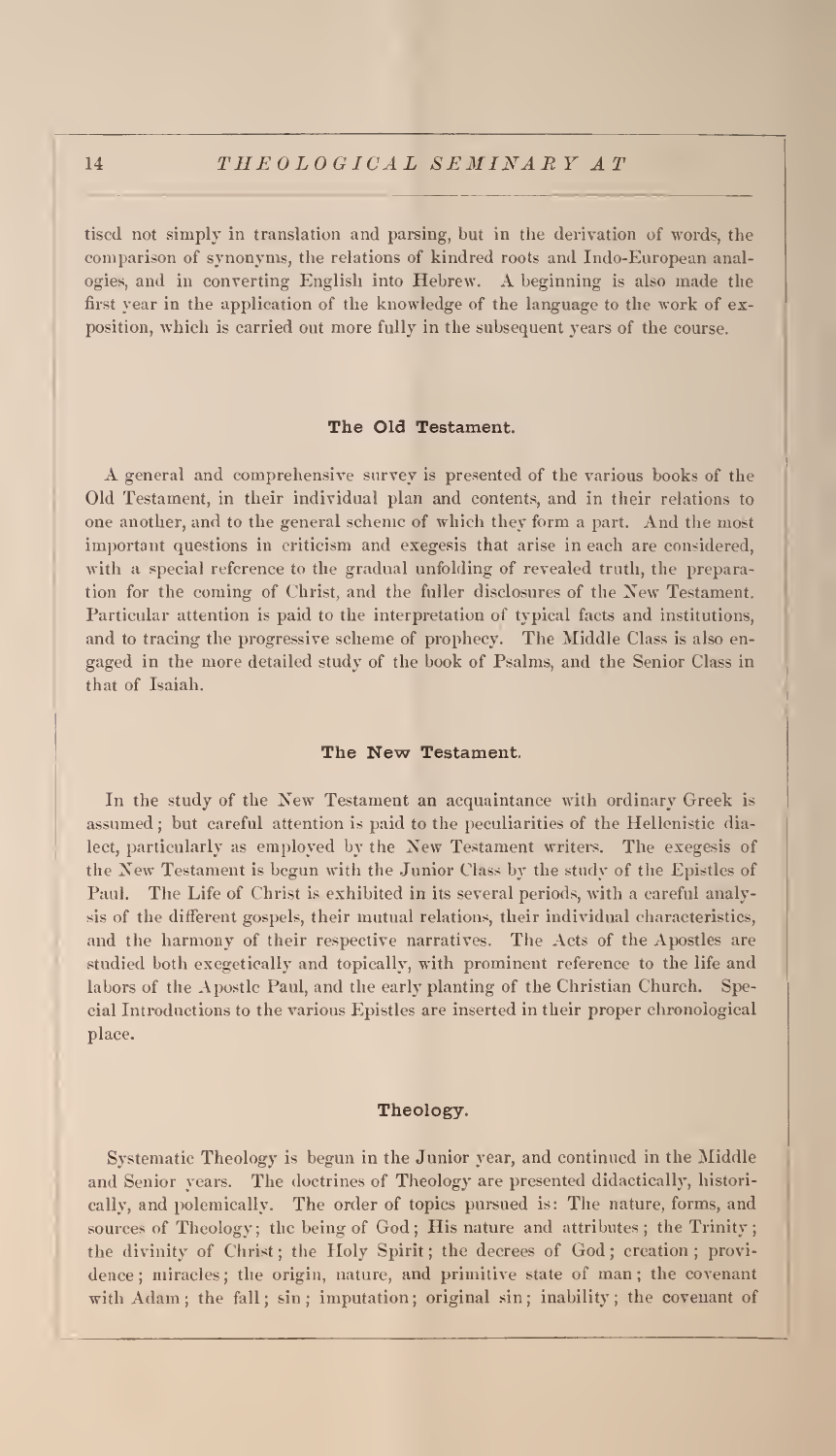grace ; the person of Christ ; His offices ; the nature, necessity, perfection, and extent of the atonement; His kingdom; His humiliation and exaltation; vocation; regeneration; faith; justification; sanctification; the law of God; the sac raments ; eschatology.

#### Biblical and Ecclesiastical History.

The Junior Class is instructed in Old Testament History as it stands related to the Christian Dispensation, and the general history of the world before Christ.

The study of Church History is pursued with the Middle Class from the found ing of the Christian Church to the period of the Reformation. The Seniors are occupied with the period following the Reformation and extending to the present time, including the history of the separate church organizations in Europe, America, and the East.

The whole course is conducted by lecture and recitation upon the subject of the lecture, with constant reference to original authorities and the best books for col lateral reading. Special attention is given throughout to the historical order of revelation and development of doctrine, to Christian life, and the relations of the Church to the world.

#### Ecclesiastical, Homiletic, and Pastoral Theology.

Sacred Rhetoric is made a study of the first year, with the help of a text-book (Vinet's Homiletics, at present), and lectures, followed by exercises in the analysis of texts, and writing of skeletons.

Church government is made a study of the second year, mostly by lectures. These embrace the nature of the Church, and the different schemes of Church polity ; membership in the' Church ; the baptized ; the full communicants ; officers of the Church ; commission, succession, and parity of Ministers ; ruling Elders, in the warrant, qualifications, duties, and tenure of the office ; Deacons, in the origin, importance, distinct and perpetual use of the office ; Church Courts, in their warrant, gradation, and power.

Pastoral Theology is studied in the third year. A call to the Ministry ; the aptitudes and attainments required; the duties, relations, and responsibilities of the pastoral care; the Ordinances of Divine appointment in the Church ; Ordi nances of worship, including the sacraments and public prayer, preaching and praise in the pastoral administration; systematic beneficence, etc.; Discipline, in its principles, forms of procedure, subjects, objects, etc. These and other topics connected are treated historically, as well as discussed in the light of Scripture, and according to the standards of the Presbyterian Church.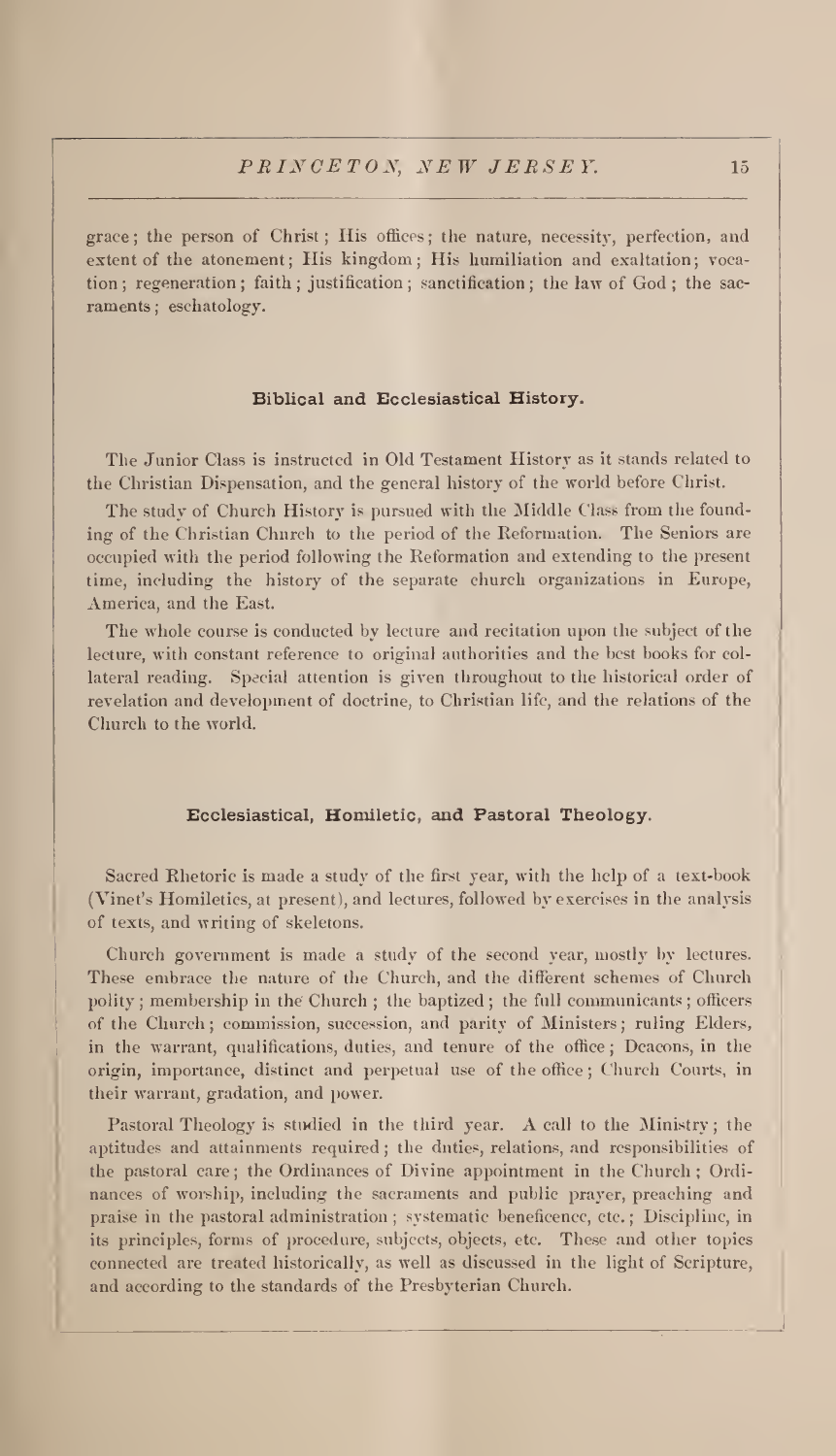#### Christian Ethics and Apologetics.

This department, which was instituted by the Directors at their annual meeting in 1871, is, as yet, only partially developed.

The first course includes a brief series of introductory lectures on Religion and Religions in general ; their Phenomenology, Psychology, Relations to Morality, Criteria, etc. ; a discussion of the nature of Moral Evidence in general, and of Historical Evidence in particular; and a series of lectures on the historical nature of Christianity and its authenticating documents.

The second is an ethical course, discussing Christian Ethics theoretically, his torically, and in their living connection with various branches of Social Science, together with the moral and practical relations of Christianity to civilization, thus illustrating and vindicating Christianity on its ethical side.

It is designed subsequently to treat in a similar way the relations of Christianity to natural and speculative science.

#### The Stone Lectureship.

The foundation created by L. P. Stone, Esq., provides for an annual course of lectures upon some topic kindred to Theological studies.

The lecturer for the present year is Rev. W. M. Taylor, D.D., whose theme is "Miracles." The lecturer for next year will be Rev. Robert Flint, D.D., Professor of Divinity in the University of Edinburgh, whose subject will be " Modern Agnosticism, historically and critically considered."

#### Rhetorical Exercises and Sermonizing.

Dr. C. W. Hodge presides at the weekly speaking of the Junior and Middle  $\cdot$ Classes, each member of which is, in his turn, expected to deliver original dis courses, memoriter.

The weekly preaching of the Senior Class, which is likewise memoriter, is under the direction of Dr. McGILL, who also has excreises with all the classes in extempore speaking, in writing sermons, and in preparing written criticisms upon the sermons of others.

Mr. HENRY W. SMITH, the instructor in Elocution, is in constant attendance throughout the session, and gives a thorough course of teaching in this depart ment, meeting the students both singly and in classes, and combining a careful discussion of principles with abundant and varied vocal exercises.

Every student is required, prior to graduation, to exhibit to the Professor of Homiletic Instruction two lectures and four popular sermons, which shall be approved bv him.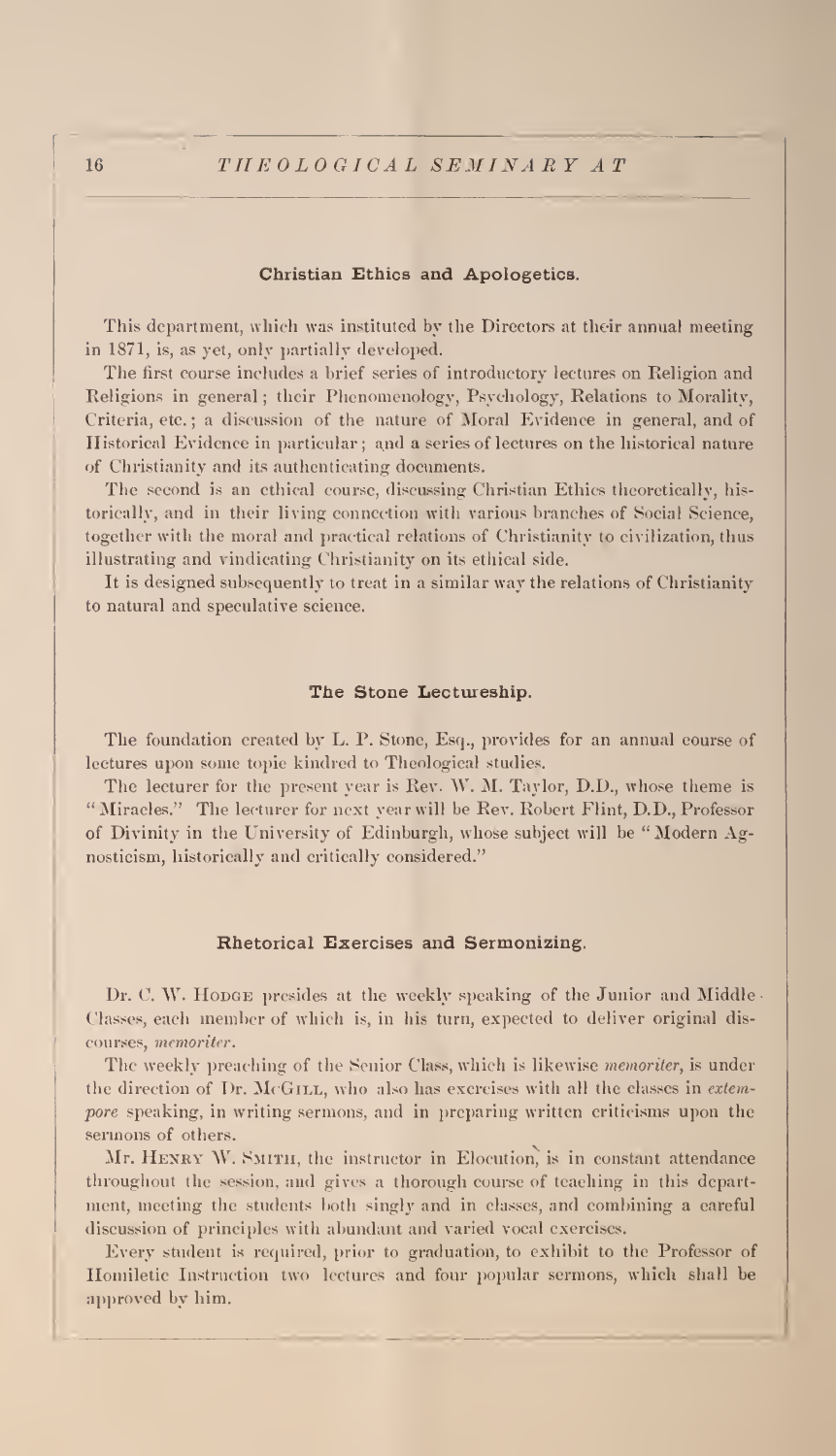#### Optional Studies.

Hebrew is the only Oriental language which is taught in the regular course; but such students as desire it may be instructed in Chaldee, Syriac, Arabic, or in the elements of Sanskrit.

Private classes may also be formed for classical reading, Biblical exegesis, or other subjects collateral to the course.

On application to the Professors of the College, students can have the privilege of attending lectures in that institution.

Instruction in the French and German languages can be obtained from competent teachers at the student's expense.

#### Hebrew Fellowship.

^

The George S. Green fellowship, yielding \$600 in quarterly payments, is offered to that member of the graduating class or resident graduate, pursuing studies to an extent deemed satisfactory by the faculty, who shall stand highest in a special ex amination to be held in April upon a specified portion of Hebrew, and who shall in addition prepare the best thesis on a specified subject, to be presented on or before the first day of April.

The holder of this fellowship will be expected to spend at least one year in Old Testament study under the direction of the faculty either in Princeton or in some foreign university.

No student can receive this fellowship, who has not spent at least two years in this Seminary, nor unless he passes a satisfactory examination on all the studies of the regular course, nor unless his special examination and thesis are decidedly meritorious.

The examination for this fellowship this year will be upon the Hebrew of the Senior year and the exegesis of the Hebrew portions of Daniel, together with the interpretation of the visions in ch. ii and vii. The subject of the required thesis is the genuineness of the book of Daniel.

The examination next year will be upon the Hebrew of the Senior year, together with Ezekiel, ch. i-xxiv; and the subject for the thesis is the proper interpretation of Ezekiel, ch. xl-xlviii.

#### Biblical Prizes.

The prizes instituted in 1870 by Mr. Robert Carter and Mr. Charles Scribner for excellence in Biblical studies have again been renewed.

Messrs. Robert Carter & Bros, will present \$50 worth of their publications to that member of the Senior or Middle Class who shall prepare the best thesis on an assigned subject in Old Testament literature or exegesis, and submit it to the Professor of the department on or before April 1st. And the second and third in merit will each be presented with \$10 worth of their publications.

Messrs. Charles Scribner's Sons make a like offer of their publications for theses in New Testament literature or exegesis.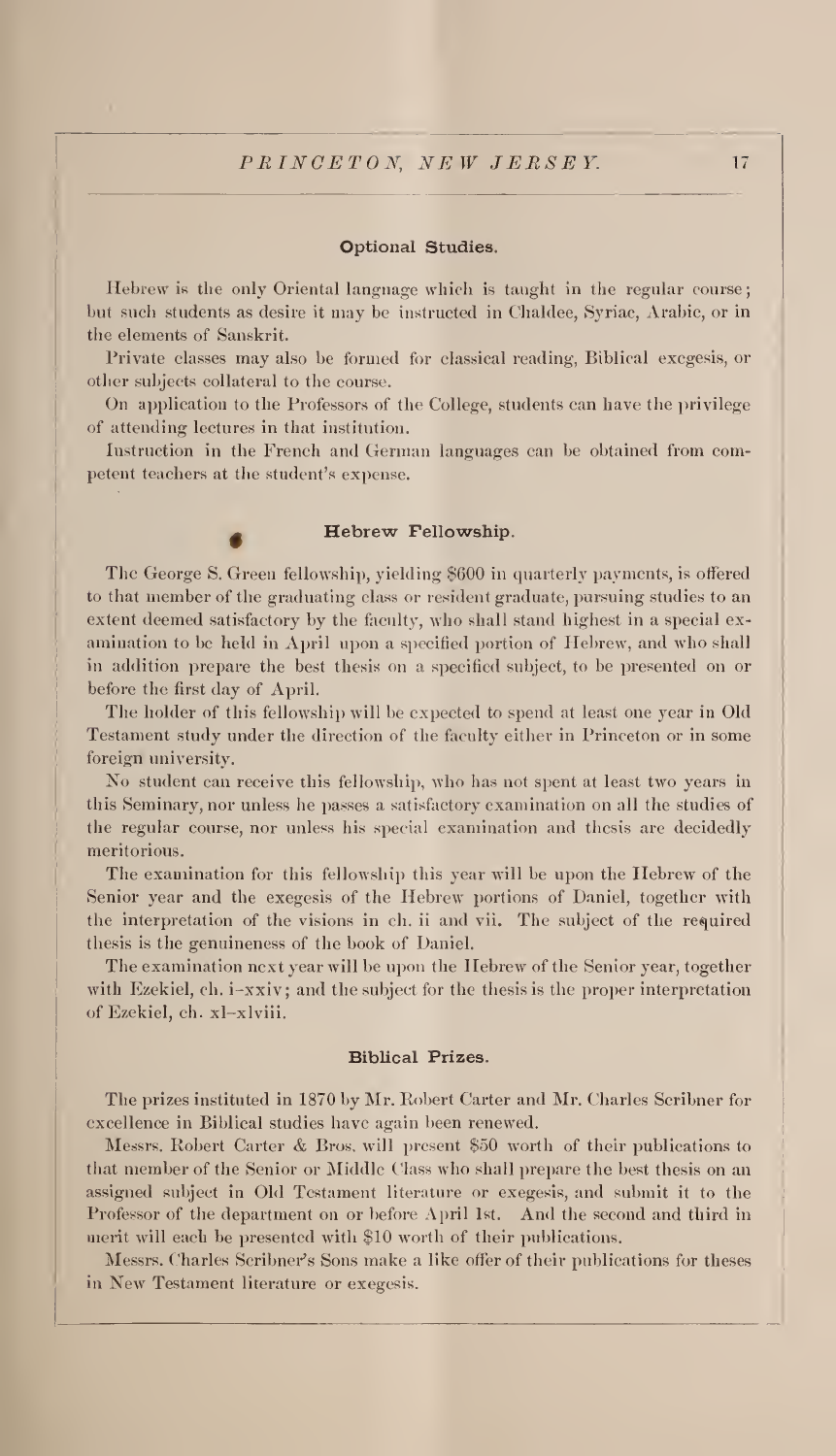The themes assigned for the present Seminary year are:

In the Old Testament: The genuineness and correct interpretation of Gen. xlix: 10, defended against opposing views.

In the New Testament: The principal interpretations of Phil. ii. 6-8, with <sup>a</sup> defence of the view adopted.

#### Religious Exercises.

Daily prayers, which every student is expected to attend, are conducted in the morning by members of the Senior Class, and in the evening by the Professors.

On Sabbath morning the Professors preach in rotation in the Seminary Chapel. In the afternoon a conference is held in the oratory, at which the Professors con duct the discourse on a subject previously announced, and the students conduct the devotional exercises.

Missionary meetings are held every Sabbath evening among the students. The Concert of Prayer on the first Monday of each month is under the direction of the Professors.

Various other meetings for devotion or mutual exhortation are maintained either by the students as a body, or by each class separately, by the graduates of the several colleges, etc.

Opportunities for active usefulness and observation of pastoral life are afforded in the Churches of Princeton and its vicinity, there being nearly twenty Presbyterian Churches, besides those of other denominations, within some ten miles of the Seminary.

#### Library.

The library has been removed to the new and elegant edifice lately erected for it by James Lenox, LL.D., of New York. The library now contains about thirty two thousand bound volumes, chiefly theological, including, in addition to many rare and costly works, the large and unique collection of pamphlets presented by the Rev. Dr. Sprague, and the valuable library of Dr. Addison Alexander, the gift of Messrs. R. L. and A. Stuart. The library has, from the generosity of the last named gentlemen, a fund of ten thousand dollars, and from the estate of the late John C. Green, Esq., an additional fund of twenty-five thousand dollars, whose annual proceeds are devoted to its maintenance and increase. It is open four hours of every weekday for reading and consultation, and for drawing books. Text-books may be kept out during the entire term.

Students also have the privilege of using the Library of the College.

The reading room is well supplied with the leading newspapers and periodicals. It is open to all the students.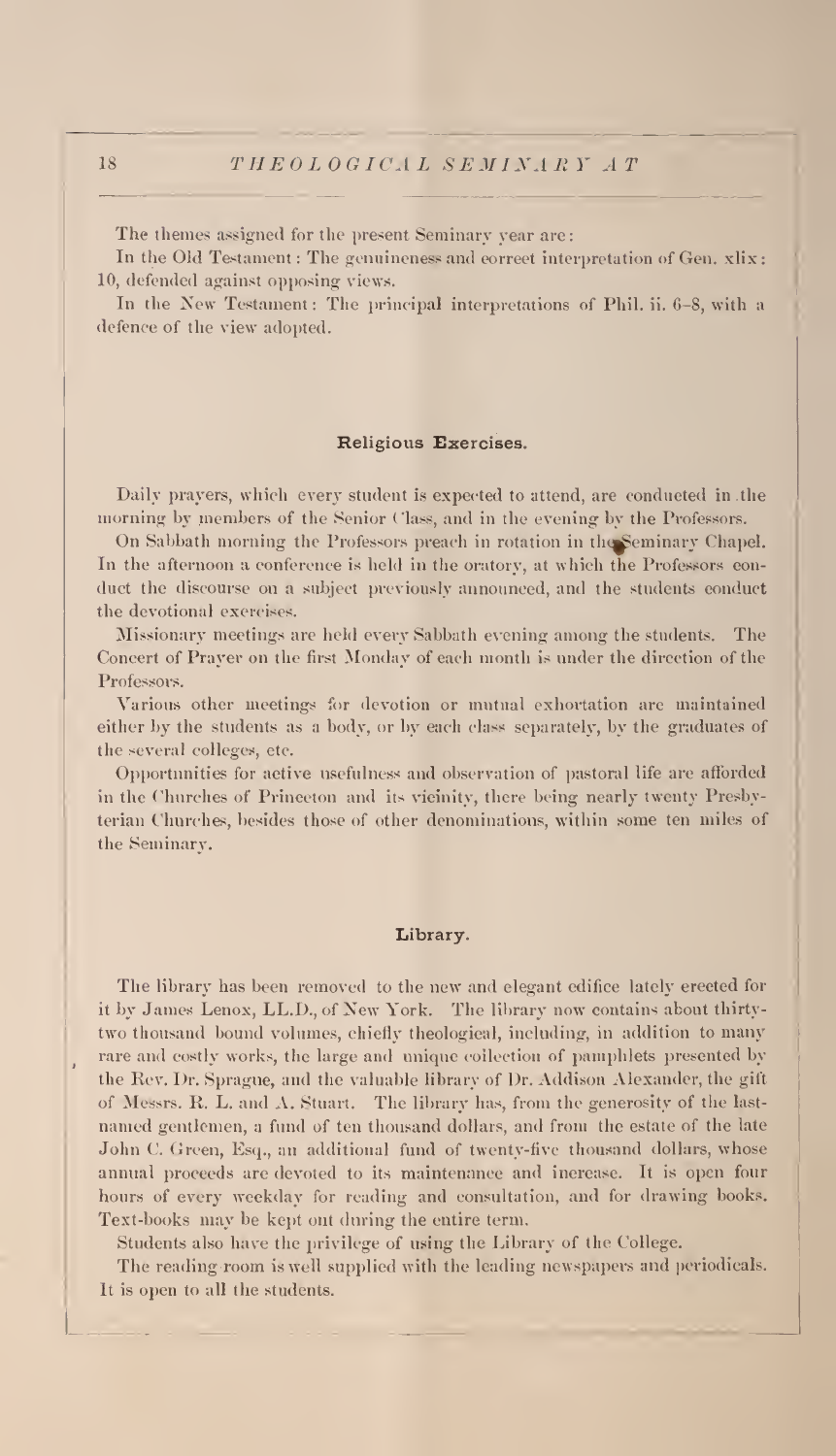#### Stuart Hall.

This admirable structure, recently completed, affords the most ample and complete accommodations in the way of lecture-rooms and apartments devoted to other public uses of the institution.

#### Rooms, etc.

The commodious buildings of the Seminary, which have recently been thor oughly renovated, afford ample accommodations for students. The rooms, both in the original edifice and in Brown Hall, are furnished with a bed, bedstead, bureau, washstand, chairs, table, bookcase, and clothes-press. Whatever may be needed or desired beyond this must be supplied by the students themselves.

#### Expenses.

There is no charge for tuition or room-rent. The only fees required of students are \$10 for the general expense fund, to pay the cost of warming and lighting the public rooms, the attendance of servants, etc., and \$2 for the use of the library and reading-room.

Board is furnished at the refectory for \$3 per week, and in private families for \$4 or \$5 ; or the students may, at their discretion, form themselves into clubs, and vary the cost at their pleasure. At present the cost in clubs has been reduced to \$3.

Fuel costs from \$8 to \$15 per annum ; and washing \$1.50 per month. Total of necessary expenses for the Seminary year, from \$175 to \$200.

Books can be bought at a liberal discount, and many class-books are provided in the library.

Gas-light may be had in the Seminary at the option of the student.

#### Reports to Presbyteries.

Annual reports are sent to Presbyteries of the attendance upon the exercises of the Seminary of the students under their care.

#### Examination.

The next annual examination will begin on Monday, April 19th, and be con tinued until the following Monday. During the first four days it is conducted in writing; during the last three it is oral, and is in the presence of the committee appointed by the Board of Directors, to whose scrutiny the results of the written examination are likewise subjected.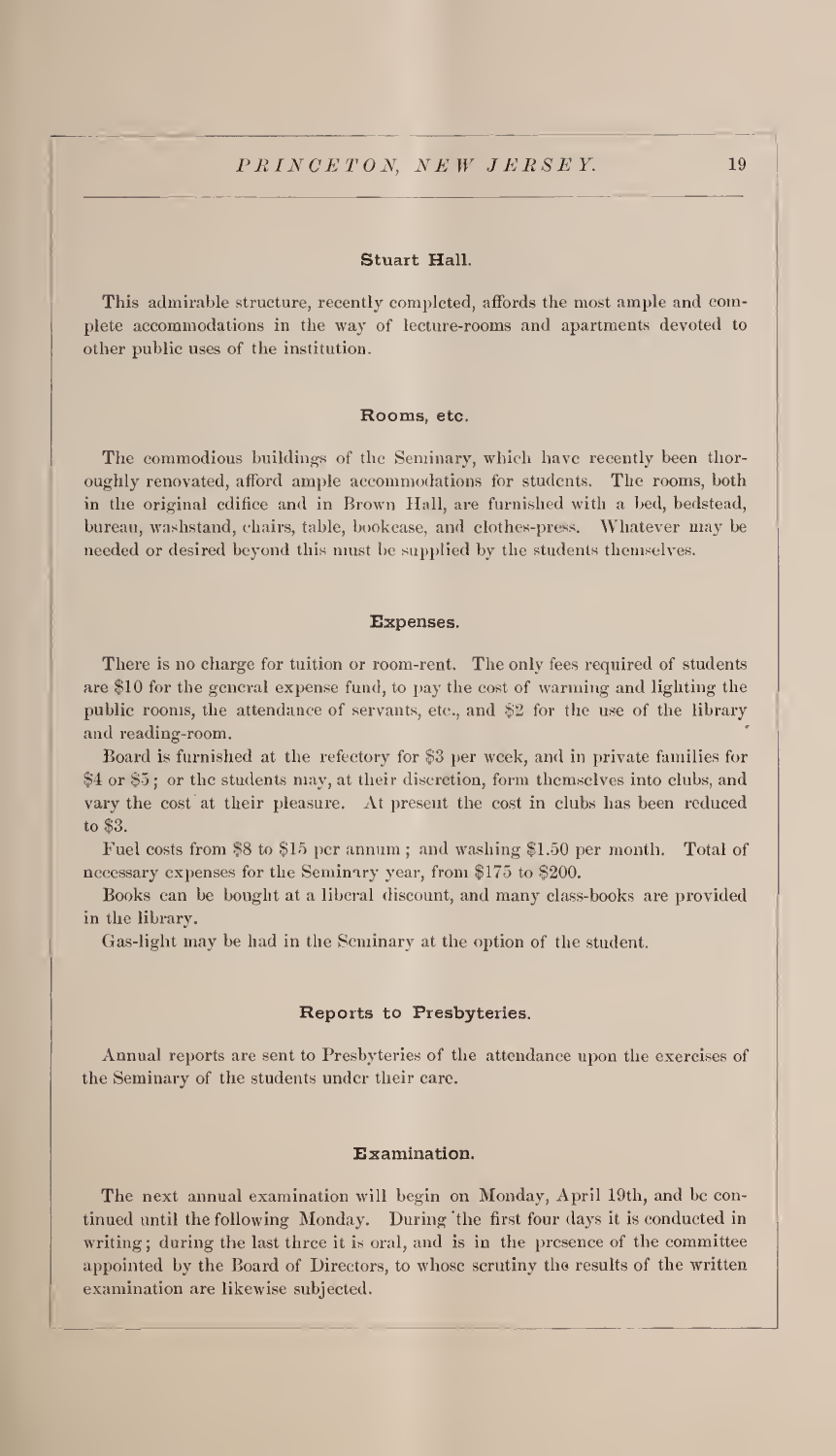#### <sup>20</sup> THEOLOGICAL SEMINARY AT

The Committee of Examination for the present session will meet at Stuart Hall on Thursday, April 22d, at 4 p.m.; it consists of—*Principals*: Rev. John C.  $\qquad$ Backus, D.D., LL.D., Rev. Henry A. Boardman, D.D., Rev. William E. Schenck, D.D., Rev. John Hall, D.D., Rev. Elijah R. Craven, D.D., Rev. William C. Cattell, D.D., Rev. William Irvin, D.I)., George Junkin, Esq., Ashbel Welch, Esq., Bennington F. Randolph, Esq. Alternates: Rev. John Maclean, D.D., LL.D., Rev. J. Edson Rockwell, D.D., Rev. Ebenezer Erskine, D.D., Rev. William M. Paxton, D.D., Rev. Samuel Miller, D.D., Rev. James McCosh, D.D., LL.D., Rev. Henry J. Van Dyke, D.D., Levi P. Stone, Esq., Henry Day, Esq., Aaron B. Belknap, Esq.

The examination is publie, and the presence of visitors, particularly from Presbyteries having students under their care, will be welcomed.

Students who are absent from the examination of their own class, or who fail to pass this test in a satisfactory manner, must submit to an examination with the corresponding class in a subsequent year.

#### The Academical Year

Opens on the first Thursday of September, and closes on the last Wednesday of April.

The Annual Meeting of the Board of Directors will be held on Monday, April 26th, at 4 p.m.

The usual certificates will be conferred on the next graduating class on Tuesday, April 27th, in the presence of the Board of Directors, when the students will be dismissed with an address by the Rev. E. R. Craven, D.D., or his alternate, the Rev. William Irvin, D.D.

The annual sermon, at the close of the session, will be preached by the Rev. Henry A. Boardman, D.D., or in case of his absence, by the Rev. William C. Cattell, D.D., his alternate.

The address before the Theological Society, will be delivered in the evening of the second Sabbath of April.

#### Vacation.

The long summer vacation presents a suitable opportunity for engaging in teaching, or in other remunerative occupations. Students are particularly en couraged to spend their vacation in practical Christian work, under the direction or with the approbation of their pastors or Presbyteries. This will furnish a most important supplement to the scholastic training of the Seminary, affording an ex perience and a familiarity with the active duties of the ministry, which will be invaluable as a part of their preparation for the sacred office.

Students are not advised to engage in teaching or in other distracting occupations during term time, with a view to self-support. This is found to interfere seriously with their attention to study, and is rendered unnecessary by the aid which they may receive from the funds of the Seminary, from the Board of Education, and from the liberality of private benefactors.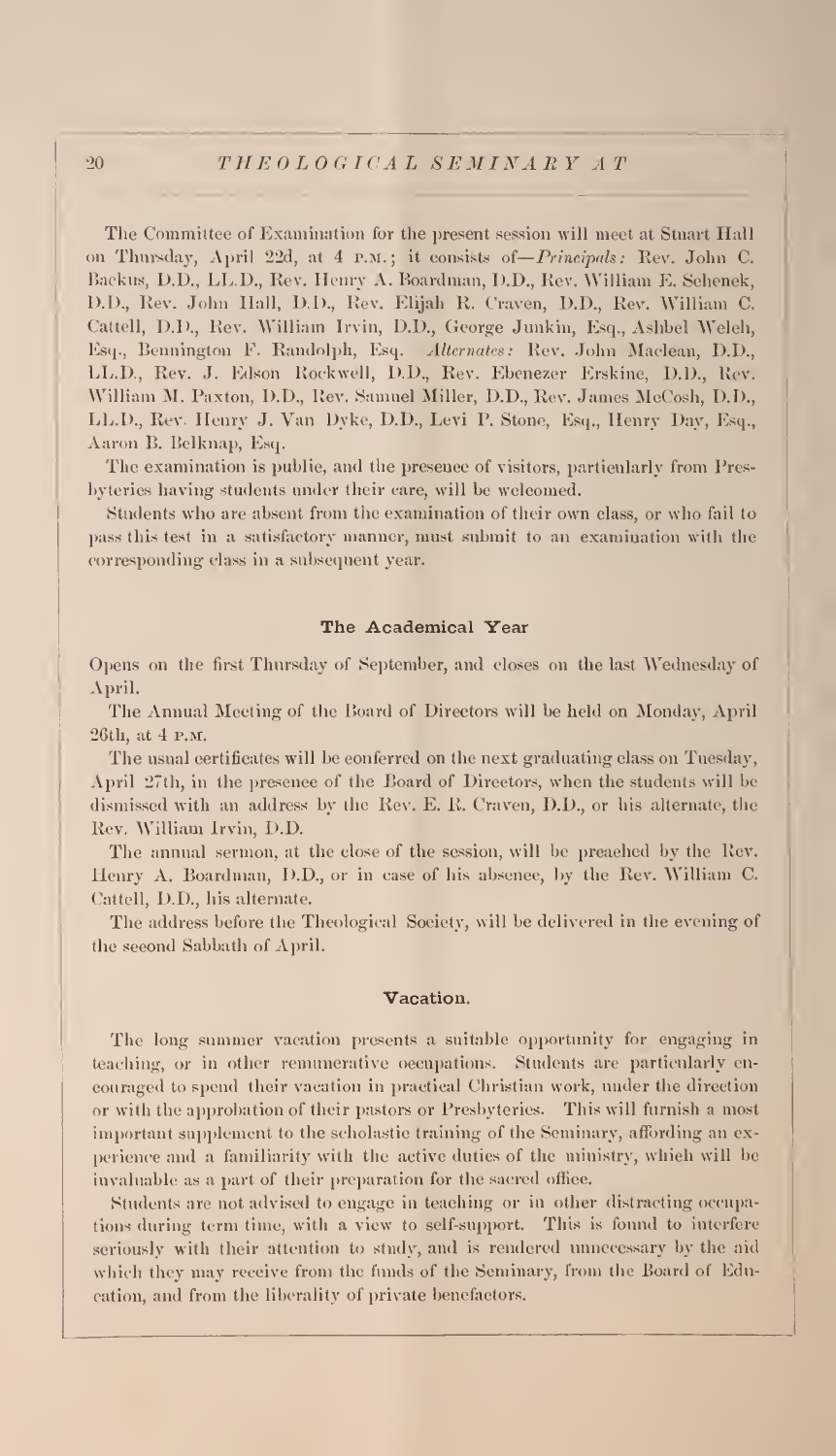#### Location of the Seminary.

The seclusion and quiet of a rural village is particularly favorable to academic occupation. It was for this, among other reasons, that the General Assembly, after mature deliberation, selected Princeton as the site of the oldest Seminary of the Church, in preference to the large cities, where there is so much to divert the mind, to dissipate the thoughts, and to interfere with assiduous devotion to study.

#### Gifts and Bequests of the Seminary.

The corporate name of the body in charge of the property of the Seminary is " The Trustees of the Theological Seminary of the Presbyterian Church." Gifts may, at the pleasure of donors, he directed to the Permanent Fund, which is for the support of the Professors ; to the Education Fund, which is for the aid of needy students; to the Contingent Fund, which is for defraying the general expenses of the Institution, its buildings, grounds, etc. ; to the Sustentation Fund, designed to diminish the expense of hoarding ; to the Library Fund, or to any other important object connected with the Seminary. The value of a scholarship is from \$2500, which is the minimum, to \$3000.

#### Alumni Association of the Seminary.

The Alumni Association of the Seminary will hold its annual meeting in the Seminary Chapel on Tuesday, April 27th, when it is expected that a Neerological Report will be presented, and free discussions will be held on prearranged topics. The Alumni will dine together in the Seminary Refectory.

The officers of the Association for the present year are as follows: President, Rev. HENRY H. WELLES, of Kingston, Pa.; Vice-President, Rev. WILLIAM M. PAXTON, D.D., of New York City; Secretary, Rev. WILLIAM E. SCHENCK, D.D., of Philadelphia ; Treasurer, Rev. WILLIAM HARRIS, of Princeton, N. J. These with Rev. M. B. GRIER, D.D., of Philadelphia, Rev. H. C. CAMERON, D.D., of Princeton, N. J., and Rev. ALFRED YEOMANS, D.D., of Orange, N. J., eonstitute the Executive Committee.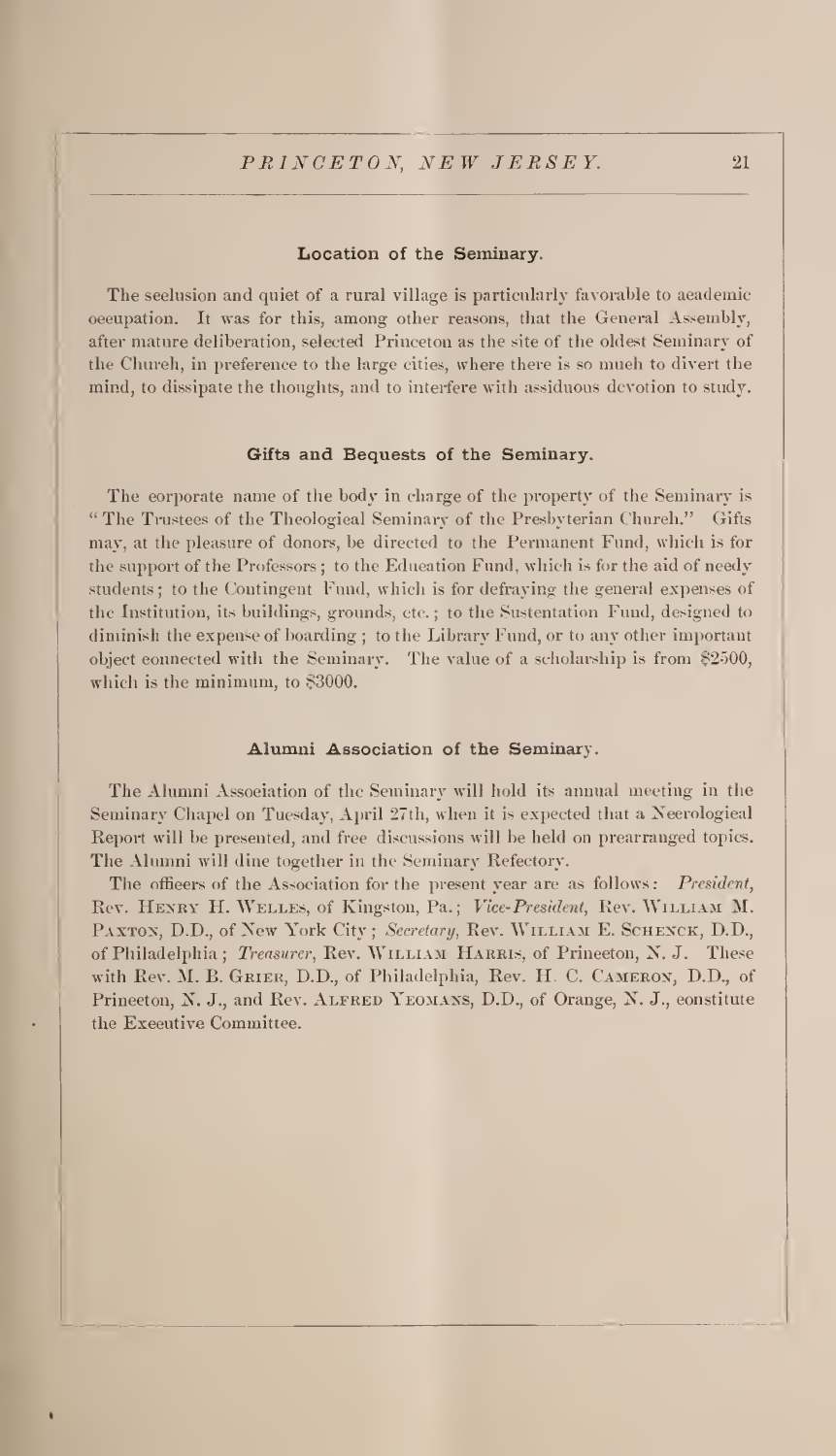÷, ¢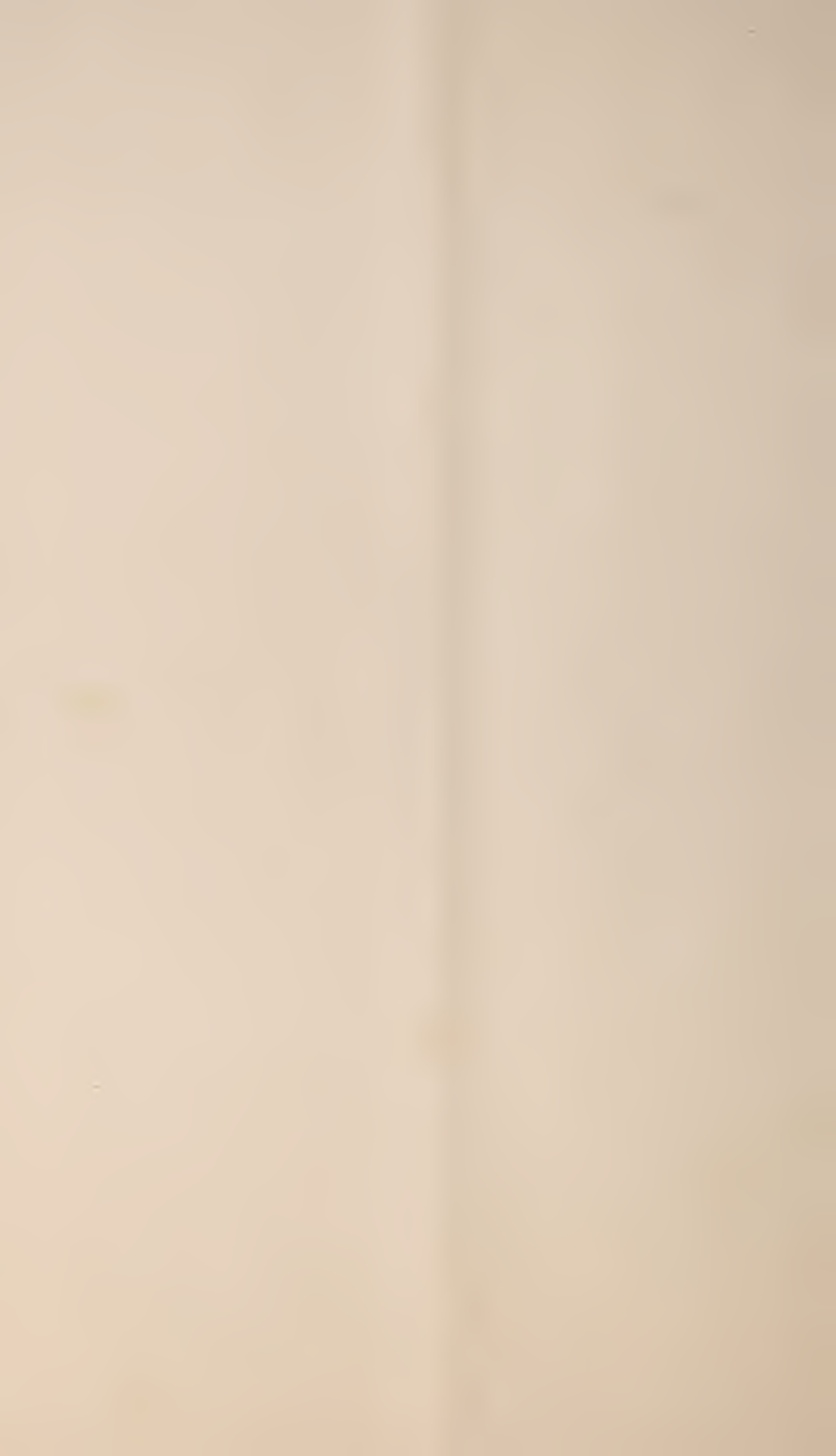n m

 $\mathcal{L}_{\mathcal{A}}$ 

ł,

Ŷ,

and i

ł,